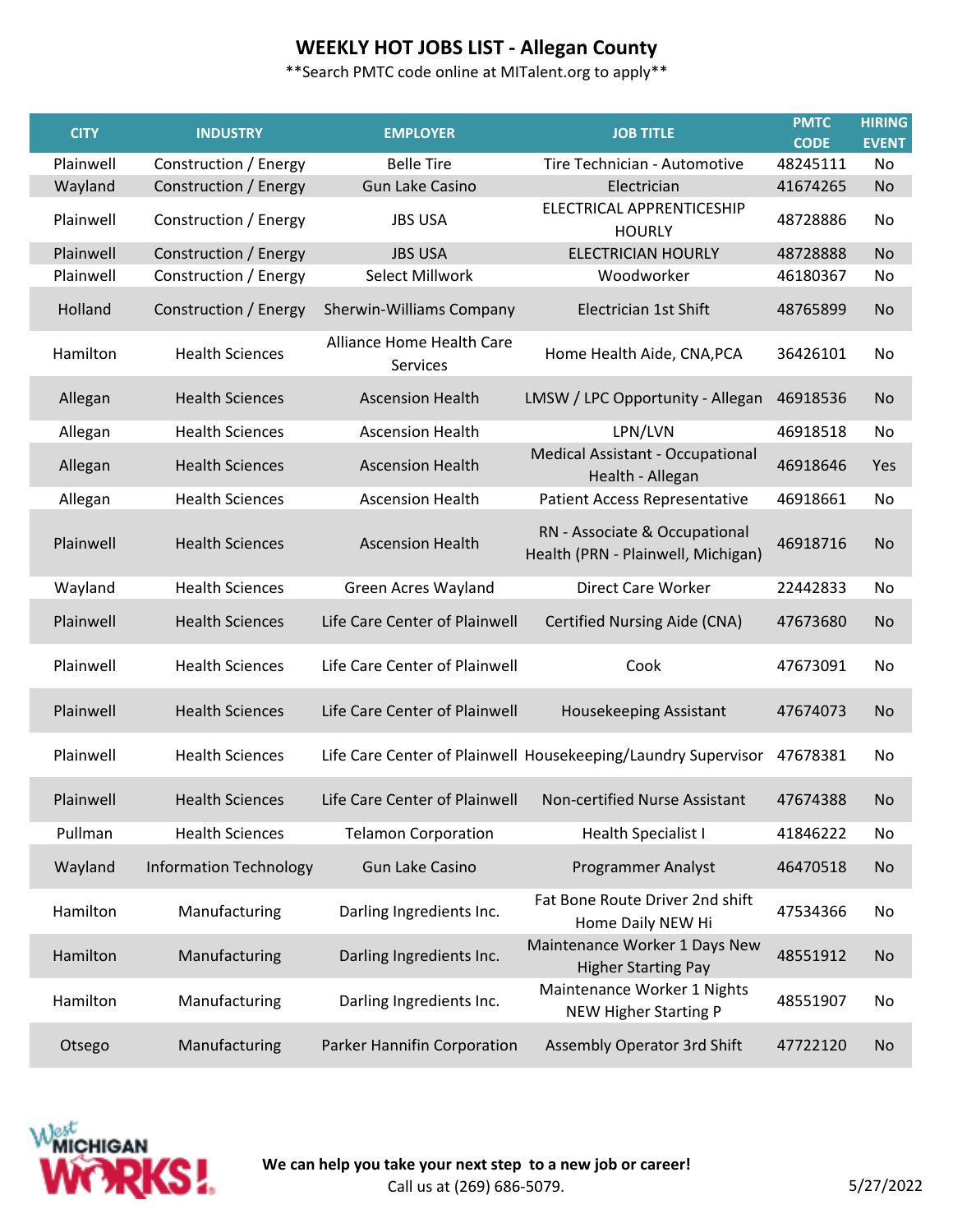| <b>CITY</b>   | <b>INDUSTRY</b>                                 | <b>EMPLOYER</b>                       | <b>JOB TITLE</b>                                                | <b>PMTC</b><br><b>CODE</b> | <b>HIRING</b><br><b>EVENT</b> |
|---------------|-------------------------------------------------|---------------------------------------|-----------------------------------------------------------------|----------------------------|-------------------------------|
| <b>OTSEGO</b> | Manufacturing                                   | Parker Hannifin Corporation           | Cell Tech III (Machine Operator) -<br>2nd Shift & 3rd Shift     | 33719322                   | No                            |
| Otsego        | Manufacturing                                   | Parker Hannifin Corporation           | <b>Manufacturing Process Engineer</b>                           | 47720726                   | No                            |
| Allegan       | Manufacturing                                   | Perrigo                               | 3rd shift Liquid Packaging Area<br>Lead, ALC                    | 47353407                   | No                            |
| Allegan       | Manufacturing                                   | Perrigo                               | 3rd shift Liquid Packaging Set Up<br>Technician, ALC Britestock | 47353405                   | <b>No</b>                     |
| Allegan       | Manufacturing                                   | Perrigo                               | QA Supervisor - 2nd shift, TVS                                  | 46451774                   | No                            |
| Allegan       | Manufacturing                                   | Perrigo                               | QA Supervisor LVS - 2nd Shift at<br>Plant 5                     | 46451792                   | No                            |
| Allegan       | Manufacturing                                   | Perrigo                               | QC Chemist - 2nd Shift (Mon-<br>Thurs, 4x10) - Plant 5          | 47809846                   | No                            |
| Holland       | Manufacturing                                   | Perrigo                               | 2nd shift Set Up<br>Technician/Troubleshooter PMH               | 46451776                   | <b>No</b>                     |
| Holland       | Manufacturing                                   | Perrigo                               | 3rd Shift Packaging Area Lead,<br><b>PMH</b>                    | 47353401                   | No                            |
| Otsego        | Manufacturing                                   | Safari Circuits, Inc.                 | <b>Electronic Technician</b>                                    | 44795929                   | <b>No</b>                     |
| Otsego        | Manufacturing                                   | Safari Circuits, Inc.                 | <b>Shipping Clerk</b>                                           | 7807507                    | No                            |
| Plainwell     | Manufacturing                                   | <b>Select Millwork</b>                | Woodworker                                                      | 46180367                   | No                            |
| Holland       | Manufacturing                                   | <b>Trans-matic Mfg</b>                | Entry Level Manufacturing - SIGN<br><b>ON BONUS</b>             | 36431922                   | No                            |
| Holland       | Manufacturing                                   | Trans-Matic Mfg. Co.,<br>Incorporated | Die Setter                                                      | 8849338                    | No                            |
| Holland       | Manufacturing                                   | Trans-Matic Mfg. Co.,<br>Incorporated | <b>Eyelet Apprentice Toolmaker</b>                              | 36444662                   | No                            |
| Holland       | Manufacturing                                   | Trans-Matic Mfg. Co.,<br>Incorporated | Journeyman Tool & Die Maker                                     | 8849406                    | No                            |
| Holland       | Manufacturing                                   | Trans-Matic Mfg. Co.,<br>Incorporated | Maintenance Technician -<br><b>Electrical Emphasis</b>          | 8849331                    | No                            |
| Allegan       | Manufacturing                                   | <b>WestRock Company</b>               | <b>Feeder Catcher</b>                                           | 47826743                   | <b>No</b>                     |
| Allegan       | Professional/<br><b>Administrative Services</b> | Allegan County                        | <b>Marine Patrol Officer</b>                                    | 9133587                    | No                            |
| Allegan       | Professional/<br><b>Administrative Services</b> | <b>Allegan County</b>                 | <b>Reserve Deputy</b>                                           | 47147250                   | No                            |
| Allegan       | Professional/<br><b>Administrative Services</b> | Allegan County                        | Telecommunicator                                                | 40249469                   | No                            |
| Allegan       | Professional/<br><b>Administrative Services</b> | <b>Allegan County</b>                 | <b>Youth Specialist</b>                                         | 9133586                    | No                            |
| Wayland       | Professional/<br><b>Administrative Services</b> | <b>Gun Lake Casino</b>                | <b>HR Coordinator</b>                                           | 48487142                   | No                            |

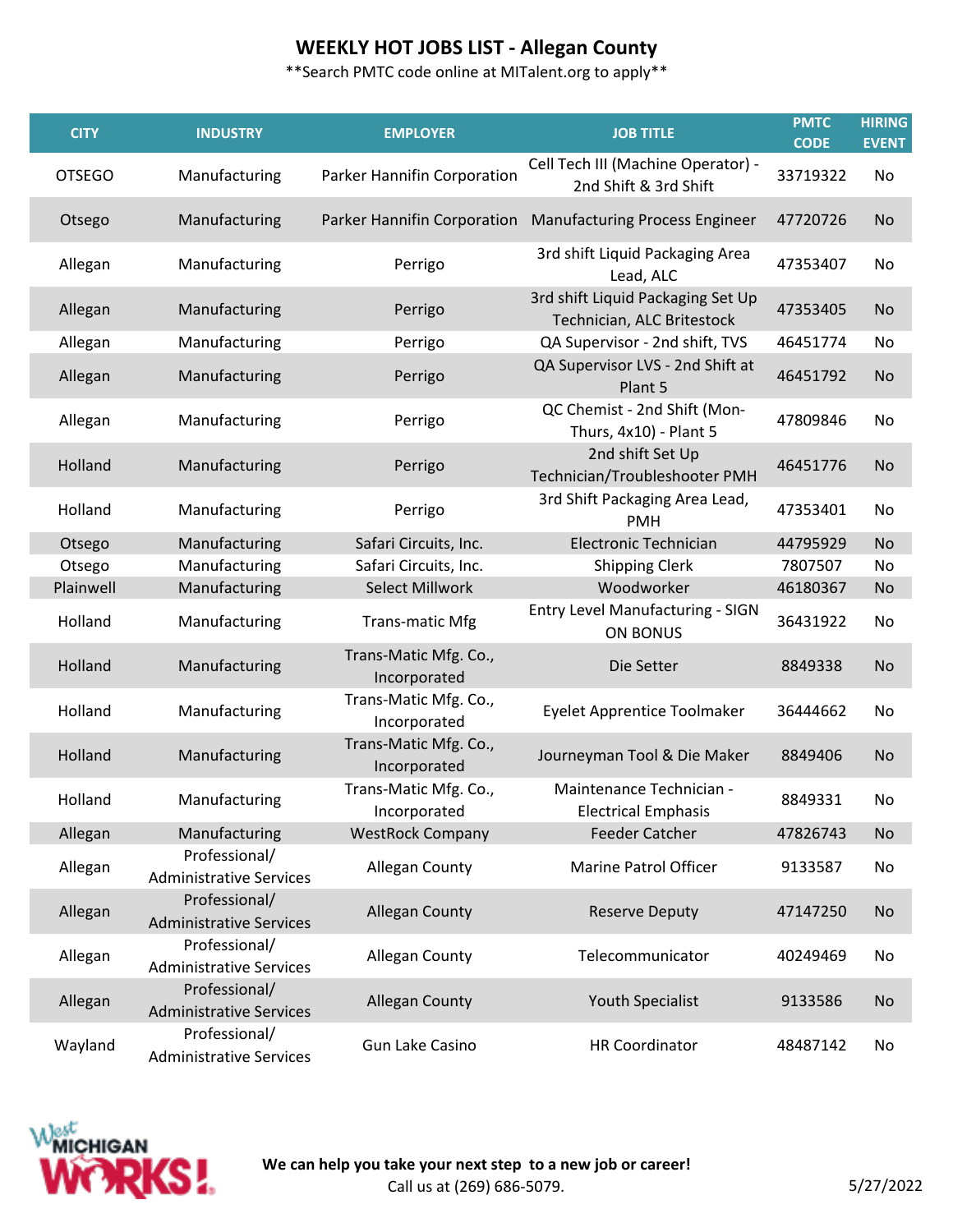| <b>CITY</b>   | <b>INDUSTRY</b>                                 | <b>EMPLOYER</b>                      | <b>JOB TITLE</b>                                              | <b>PMTC</b><br><b>CODE</b> | <b>HIRING</b><br><b>EVENT</b> |
|---------------|-------------------------------------------------|--------------------------------------|---------------------------------------------------------------|----------------------------|-------------------------------|
| Hamilton      | Professional/<br><b>Administrative Services</b> | <b>Hamilton Community</b><br>Schools | 8th Grade Head Football Coach                                 | 47729804                   | <b>No</b>                     |
| Hamilton      | Professional/<br><b>Administrative Services</b> | <b>Hamilton Community</b><br>Schools | Freshman Girls Basketball Coach                               | 46514862                   | No                            |
| Hamilton      | Professional/<br><b>Administrative Services</b> | <b>Hamilton Community</b><br>Schools | Groundskeeper                                                 | 47260239                   | <b>No</b>                     |
| Hamilton      | Professional/<br><b>Administrative Services</b> | <b>Hamilton Community</b><br>Schools | Middle School Spanish Teacher                                 | 47711810                   | No                            |
| Hamilton      | Professional/<br><b>Administrative Services</b> | <b>Hamilton Community</b><br>Schools | Varsity Competitive and Sideline<br>Cheer                     | 46530479                   | No                            |
| Hamilton      | Professional/<br><b>Administrative Services</b> | <b>Hamilton Community</b><br>Schools | Varsity Wrestling Coach                                       | 46375147                   | No                            |
| Hamilton      | Professional/<br><b>Administrative Services</b> | Huntington National Bank             | <b>Customer Experience Banker</b><br>Resource (Float)         | 48244308                   | <b>No</b>                     |
| Plainwell     | Professional/<br><b>Administrative Services</b> | <b>Hytech Spring</b>                 | Administrative Associate-A/P &<br>Payroll                     | 47232913                   | No                            |
| Plainwell     | Professional/<br><b>Administrative Services</b> | <b>JBS USA</b>                       | KINYARWANDA INTERPRETER                                       | 46683318                   | <b>No</b>                     |
| <b>OTSEGO</b> | Professional/<br><b>Administrative Services</b> | Parker Hannifin Corporation          | Division Sourcing & Procure<br>Manager                        | 33532265                   | No                            |
| Otsego        | Professional/<br><b>Administrative Services</b> | Parker Hannifin Corporation          | Human Resources Manager I                                     | 48088301                   | <b>No</b>                     |
| Otsego        | Professional/<br><b>Administrative Services</b> | Parker Hannifin Corporation          | <b>Pricing Analyst</b>                                        | 47209315                   | No                            |
| Allegan       | Professional/<br><b>Administrative Services</b> | Perrigo                              | <b>Demand Planner/Customer</b><br>Forecasting                 | 48465730                   | <b>No</b>                     |
| Allegan       | Professional/<br><b>Administrative Services</b> | Perrigo                              | <b>Financial Reporting Analyst</b>                            | 46451898                   | No                            |
| Allegan       | Professional/<br><b>Administrative Services</b> | Perrigo                              | <b>HR Associate Director</b><br><b>Transformation Support</b> | 47353413                   | No                            |
| Otsego        | Professional/<br><b>Administrative Services</b> | Safari Circuits, Inc.                | Sales Support Clerk                                           | 44795178                   | No                            |
| Otsego        | Professional/<br><b>Administrative Services</b> | Safari Circuits, Inc.                | <b>Shipping Clerk</b>                                         | 7807507                    | <b>No</b>                     |
| Otsego        | Professional/<br><b>Administrative Services</b> | Safari Circuits, Inc.                | <b>Technical Writer</b>                                       | 44796303                   | No                            |
| Allegan       | Professional/<br><b>Administrative Services</b> | Telamon                              | <b>Center Aide</b>                                            | 46603570                   | No                            |
| Allegan       | Professional/<br><b>Administrative Services</b> | Telamon                              | <b>Infant Toddler Teacher</b>                                 | 46603567                   | No                            |
| Allegan       | Professional/<br><b>Administrative Services</b> | Telamon                              | <b>Teacher Assistant</b>                                      | 46608905                   | No                            |

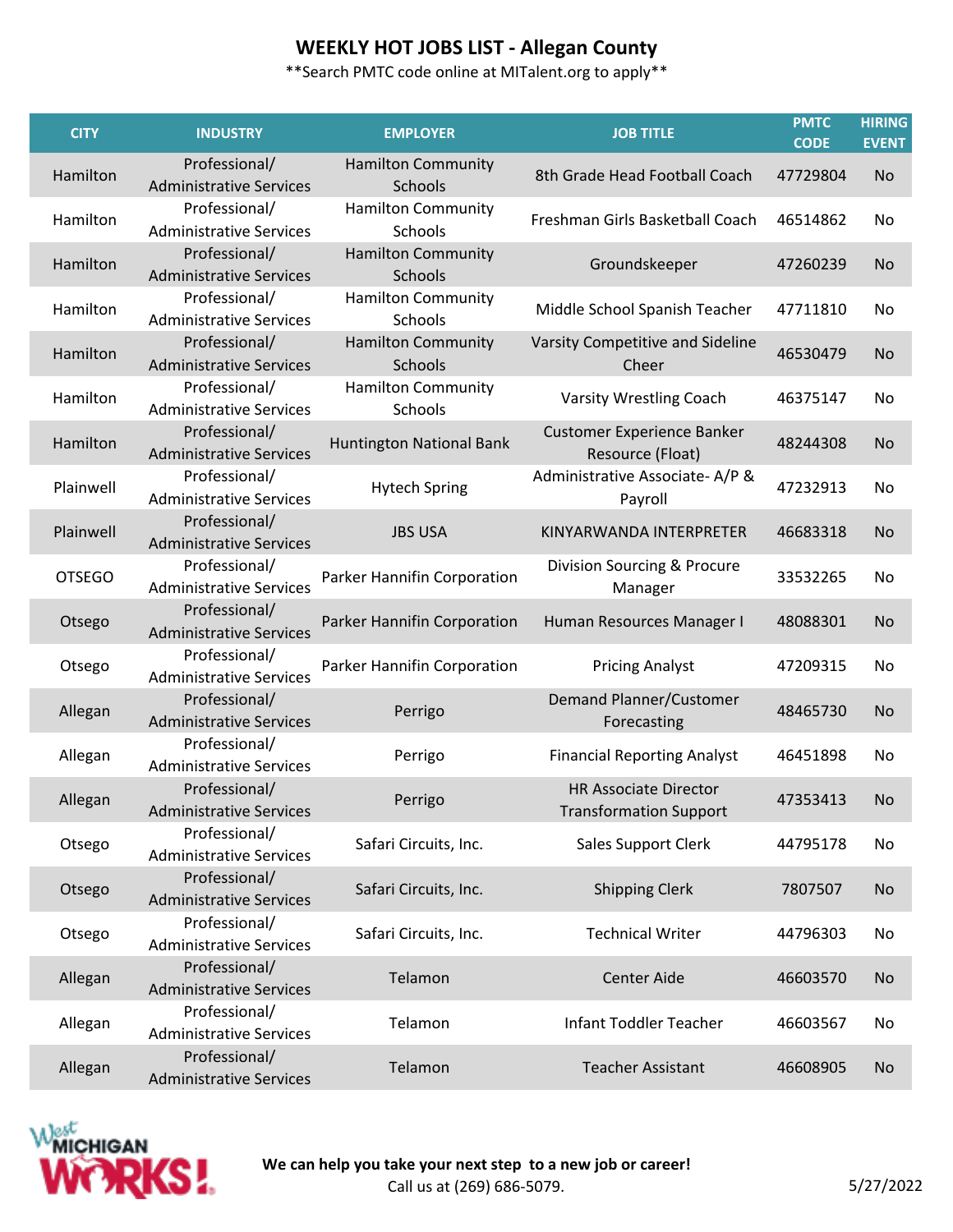| <b>CITY</b>   | <b>INDUSTRY</b>                                 | <b>EMPLOYER</b>         | <b>JOB TITLE</b>                                          | <b>PMTC</b><br><b>CODE</b> | <b>HIRING</b><br><b>EVENT</b> |
|---------------|-------------------------------------------------|-------------------------|-----------------------------------------------------------|----------------------------|-------------------------------|
| Allegan       | Professional/<br><b>Administrative Services</b> | Telamon                 | <b>Food Service Manager</b>                               | 46606883                   | No                            |
| Allegan       | Professional/<br><b>Administrative Services</b> | Telamon                 | <b>Center Secretary</b>                                   | 46603573                   | No                            |
| Allegan       | Professional/<br><b>Administrative Services</b> | Telamon                 | Custodian                                                 | 41846223                   | No                            |
| Allegan       | Professional/<br><b>Administrative Services</b> | Telamon                 | <b>Family Services Specialist</b>                         | 41845033                   | <b>No</b>                     |
| Allegan       | Professional/<br><b>Administrative Services</b> | Telamon                 | <b>Health Specialist</b>                                  | 41846222                   | No                            |
| Allegan       | Professional/<br><b>Administrative Services</b> | Telamon                 | <b>Education Specialist</b>                               | 41788583                   | <b>No</b>                     |
| Allegan       | Professional/<br><b>Administrative Services</b> | <b>WestRock Company</b> | Learning and Development Mgr.                             | 41468373                   | No                            |
| Otsego        | Services (Hospitality &<br>Retail)              | AutoZone, Inc.          | Auto Parts Delivery Driver (Full-<br>Time)                | 9125498                    | <b>No</b>                     |
| Wayland       | Services (Hospitality &<br>Retail)              | AutoZone, Inc.          | Shift Supervisor (Full-Time)                              | 9126030                    | No                            |
| <b>MARTIN</b> | Services (Hospitality &<br>Retail)              | <b>Dollar General</b>   | ASST STORE MGR in MARTIN, MI                              | 9129431                    | No                            |
| PULLMAN       | Services (Hospitality &<br>Retail)              | <b>Dollar General</b>   | STORE MANAGER CANDIDATE in<br>Pullman, MI                 | 16974952                   | No                            |
| SAUGATUCK     | Services (Hospitality &<br>Retail)              | <b>Dollar General</b>   | ASST STORE MGR in SAUGATUCK,<br>MI                        | 9128716                    | No                            |
| WAYLAND       | Services (Hospitality &<br>Retail)              | <b>Dollar General</b>   | LEAD SALES ASSOCIATE-FT in<br>WAYLAND, MI                 | 9129206                    | No                            |
| Wayland       | Services (Hospitality &<br>Retail)              | <b>Gun Lake Casino</b>  | F&B Food Server                                           | 47827139                   | <b>No</b>                     |
| Wayland       | Services (Hospitality &<br>Retail)              | <b>Gun Lake Casino</b>  | F&B Host/Cashier                                          | 47827142                   | No                            |
| Wayland       | Services (Hospitality &<br>Retail)              | <b>Gun Lake Casino</b>  | F&B Manager - Shkode Chophouse 17154659                   |                            | No                            |
| Wayland       | Services (Hospitality &<br>Retail)              | Gun Lake Casino         | Steward II                                                | 47827148                   | No                            |
| Wayland       | Services (Hospitality &<br>Retail)              | <b>Gun Lake Casino</b>  | Valet Attendant                                           | 46256323                   | <b>No</b>                     |
| Plainwell     | Services (Hospitality &<br>Retail)              | Home Depot              | <b>Customer Service/Sales</b>                             | 39474439                   | No                            |
| Wayland       | Services (Hospitality &<br>Retail)              | <b>Taco Bell</b>        | Cashier                                                   | 47590770                   | <b>No</b>                     |
| PLAINWELL     | Services (Hospitality &<br>Retail)              | Walgreens               | Pharmacy Technician / Pharm<br><b>Tech Apprenticeship</b> | 46255873                   | No                            |

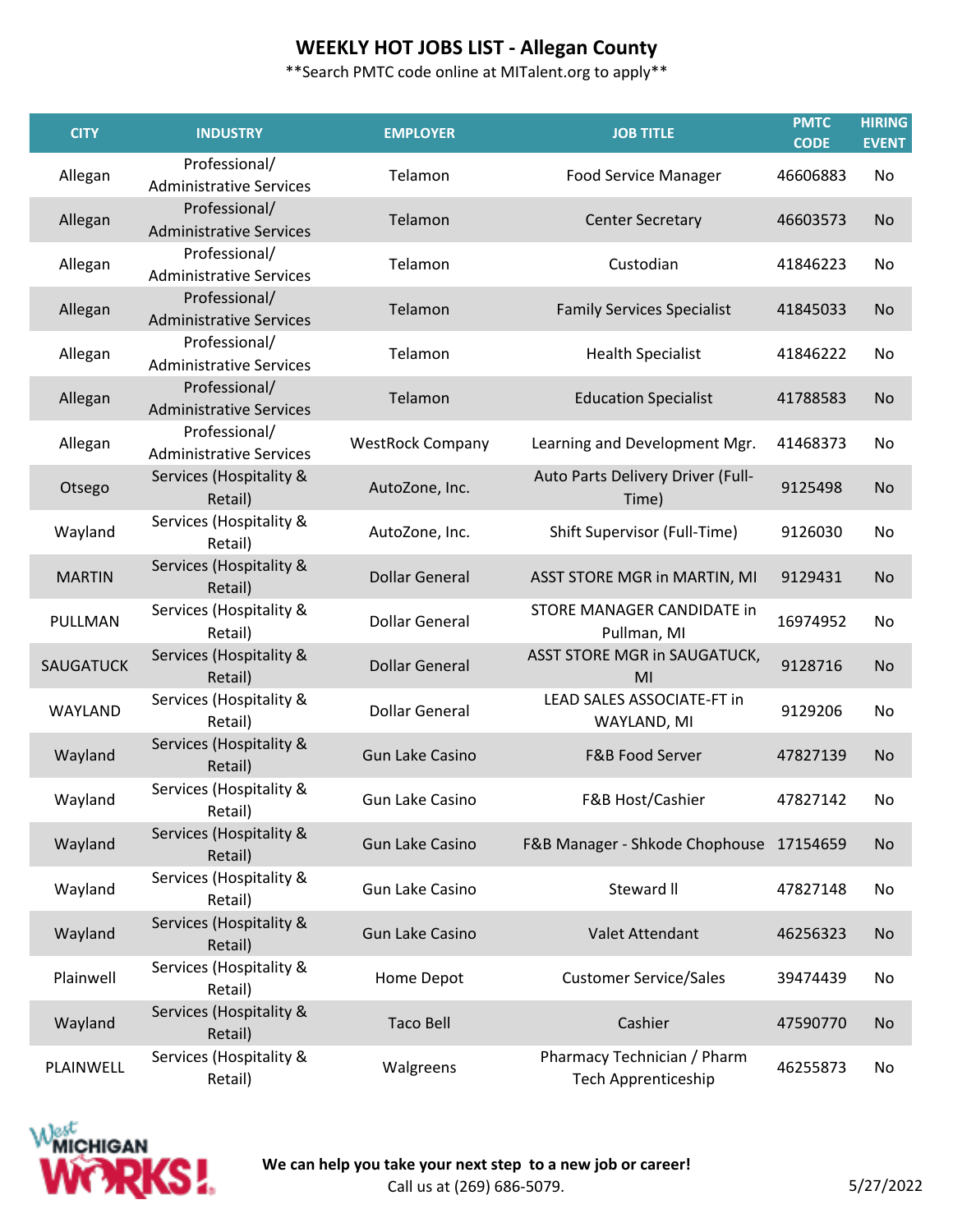| <b>CITY</b> | <b>INDUSTRY</b>                    | <b>EMPLOYER</b>                                        | <b>JOB TITLE</b>                   | <b>PMTC</b><br><b>CODE</b> | <b>HIRING</b><br><b>EVENT</b> |
|-------------|------------------------------------|--------------------------------------------------------|------------------------------------|----------------------------|-------------------------------|
| PLAINWELL   | Services (Hospitality &<br>Retail) | Walmart                                                | <b>Auto Care Center</b>            | 41065605                   | No                            |
| Allegan     | Seasonal                           | Department of Labor and<br><b>Economic Opportunity</b> | Farm Worker/Trabajador de<br>campo | 28539330                   | No                            |

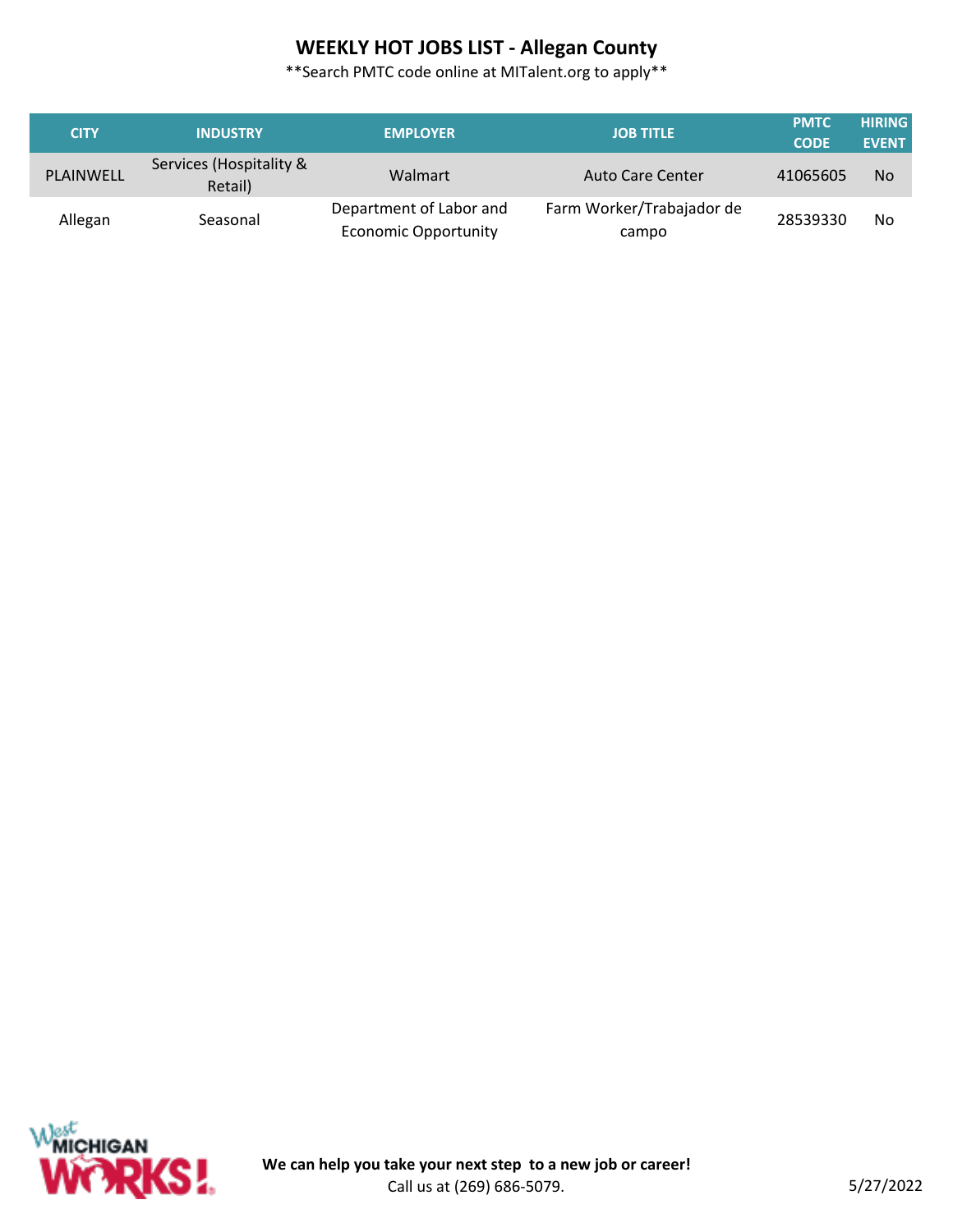# **WEEKLY HOT JOBS LIST - Barry County**

| <b>CITY</b>        | <b>INDUSTRY</b>                                 | <b>EMPLOYER</b>                      | <b>JOB TITLE</b>                                  | <b>PMTC</b><br><b>CODE</b> | <b>HIRING</b><br><b>EVENT</b> |
|--------------------|-------------------------------------------------|--------------------------------------|---------------------------------------------------|----------------------------|-------------------------------|
| Middleville        | Construction / Energy                           | <b>Charter Communications</b>        | <b>Field Technician</b>                           | 47670904                   | <b>No</b>                     |
| <b>Hastings</b>    | Construction / Energy                           | <b>Consumers Energy</b>              | Electric Journeyman Lineman                       | 49549347                   | <b>No</b>                     |
| Delton             | <b>Health Sciences</b>                          | <b>Ascension Health</b>              | Physician, Family Practice                        | 50263101                   | No                            |
| Hickory<br>Corners | <b>Health Sciences</b>                          | Michigan State<br>University(MSU)    | Herder I                                          | 49404352                   | <b>No</b>                     |
| Hastings           | <b>Health Sciences</b>                          | Spectrum Health                      | <b>Fitness Instructor Casual Aquatics</b>         | 47826528                   | No                            |
| Hastings           | <b>Health Sciences</b>                          | Spectrum Health                      | RN Part Time Day                                  | 49359573                   | <b>No</b>                     |
| Delton             | <b>Health Sciences</b>                          | Svetness                             | <b>Personal Trainer</b>                           | 50263249                   | No                            |
| Hastings           | Manufacturing                                   | The Viking Corporation               | Environmental Health & Safety<br>Specialist       | 50582668                   | <b>No</b>                     |
| Hastings           | Manufacturing                                   | The Viking Corporation               | Machine Repair                                    | 48457131                   | <b>No</b>                     |
| <b>Hastings</b>    | Manufacturing                                   | The Viking Corporation               | <b>Systems Operator</b>                           | 50586094                   | <b>No</b>                     |
| Hastings           | Professional/<br><b>Administrative Services</b> | Bay to Bay Building<br>Concepts, LLC | <b>Materials Acquisition Specialist</b>           | 49471089                   | No                            |
| Hickory<br>Corners | Professional/<br><b>Administrative Services</b> | Michigan State<br>University(MSU)    | Research Associate-Fixed Term                     | 47861866                   | <b>No</b>                     |
| Hastings           | Professional/<br><b>Administrative Services</b> | The Viking Corporation               | <b>Advanced Manufacturing</b><br>Engineer         | 50366039                   | No                            |
| Hastings           | Services (Hospitality &<br>Retail)              | <b>ALDI</b>                          | <b>Full-Time Store Manager Trainee</b>            | 48243097                   | <b>No</b>                     |
| Hastings           | Services (Hospitality &<br>Retail)              | Pizza Hut                            | Restaurant General Manager -<br>Immediate Opening | 48488868                   | No                            |
| Hastings           | Services (Hospitality &<br>Retail)              | Pizza Hut                            | Restaurant General Manager -<br><b>Team Lead</b>  | 48488582                   | <b>No</b>                     |

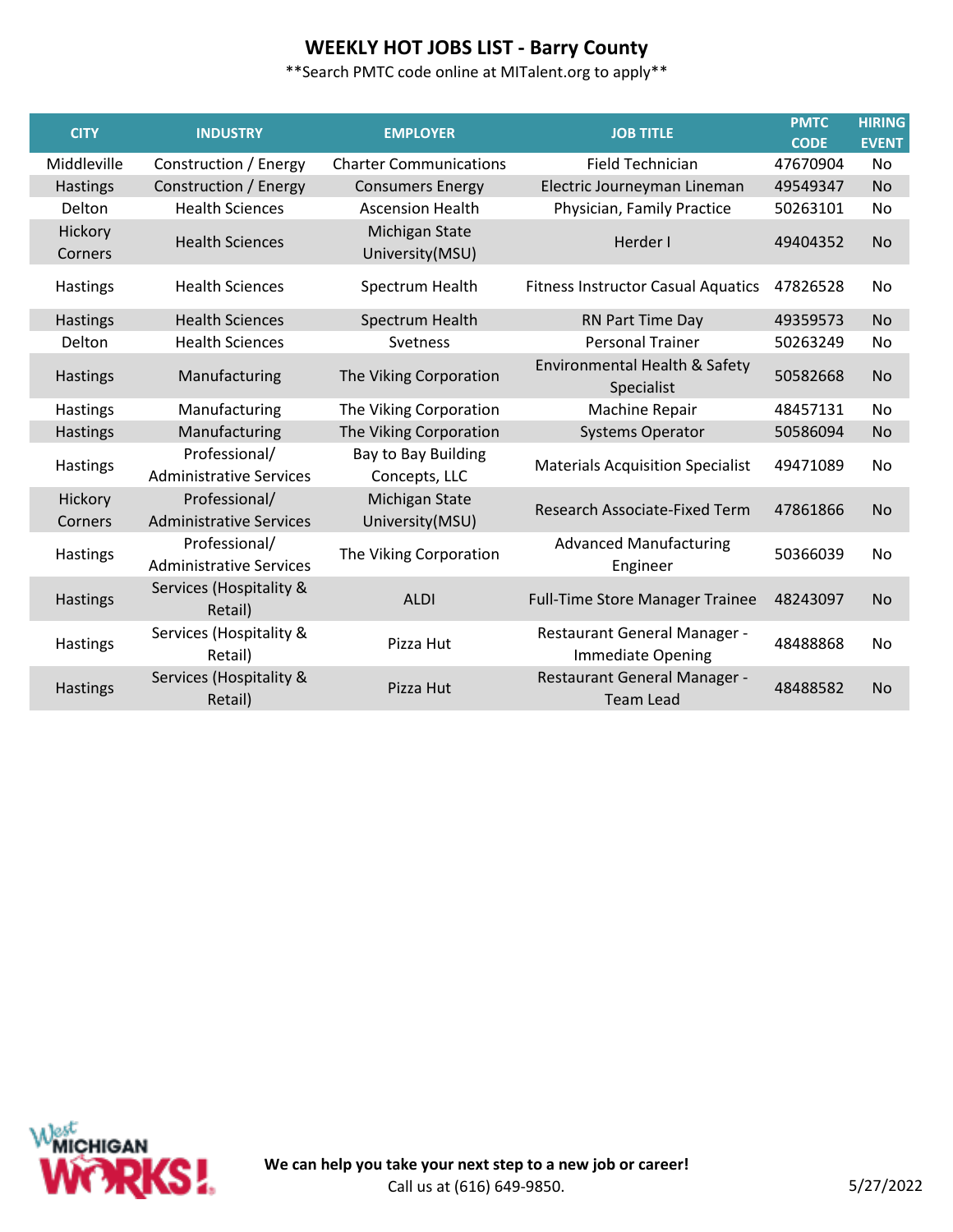# **WEEKLY HOT JOBS LIST - Ionia County**

\*\*Search PMTC code online at MITalent.org to apply\*\*

| <b>CITY</b>    | <b>INDUSTRY</b>                    | <b>EMPLOYER</b>                                     | <b>JOB TITLE</b>              | <b>PMTC</b><br><b>CODE</b> | <b>HIRING</b><br><b>EVENT</b> |
|----------------|------------------------------------|-----------------------------------------------------|-------------------------------|----------------------------|-------------------------------|
| <b>Belding</b> | <b>Health Sciences</b>             | Charles R Barker JR DO<br><b>Family Practice PC</b> | Medical Assistant/ Front Desk | 40348706                   | No                            |
| Ionia          | <b>Health Sciences</b>             | Green Acres Ionia                                   | Direct Care Worker            | 9167770                    | <b>No</b>                     |
| Ionia          | Services (Hospitality &<br>Retail) | Culligan - Ionia                                    | Delivery Route Driver         | 47713629                   | No                            |



Γ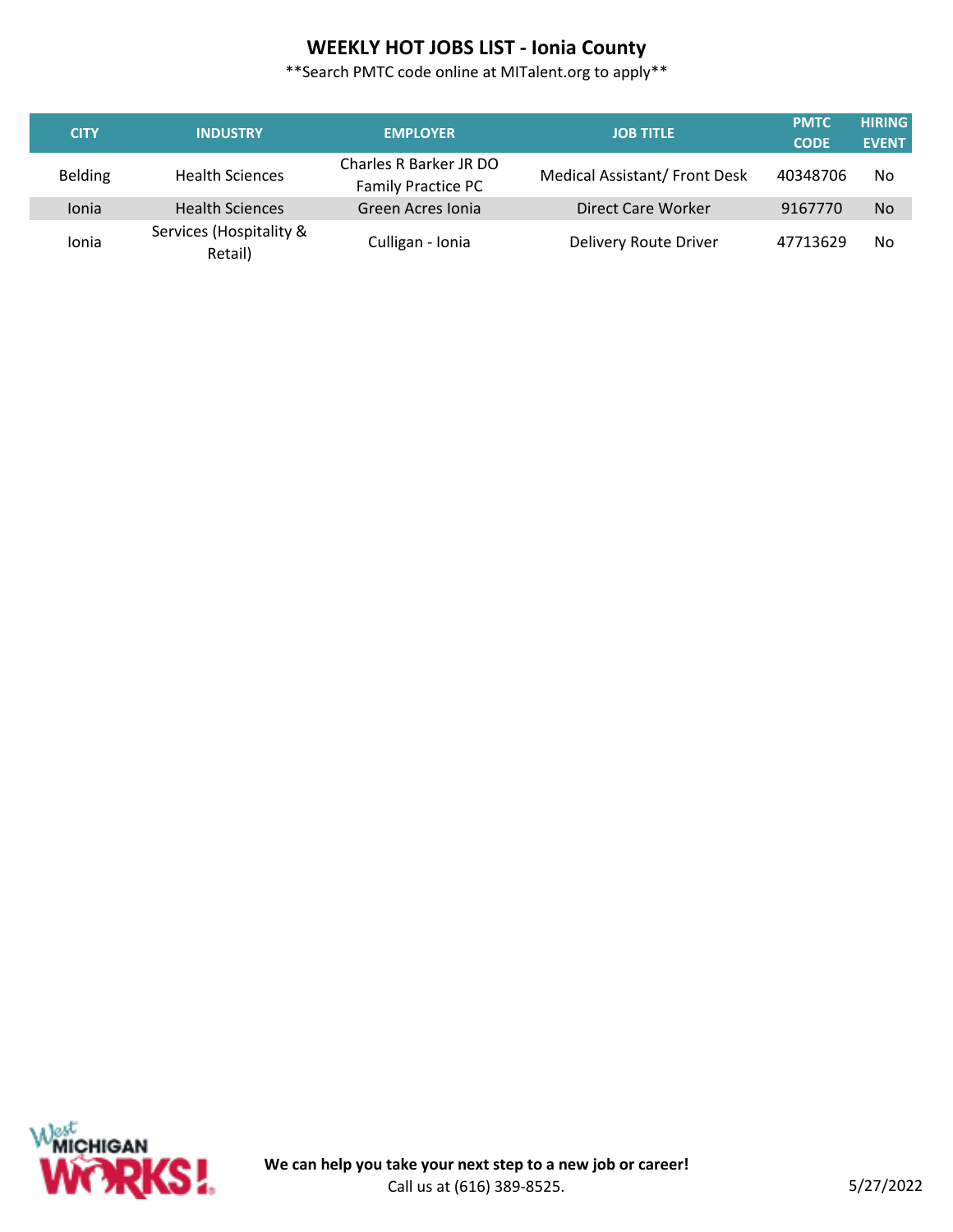| <b>CITY</b>         | <b>INDUSTRY</b>        | <b>EMPLOYER</b>                       | <b>JOB TITLE</b>                                                | <b>PMTC</b><br><b>CODE</b> | <b>HIRING</b><br><b>EVENT</b> |
|---------------------|------------------------|---------------------------------------|-----------------------------------------------------------------|----------------------------|-------------------------------|
| Walker              | Construction / Energy  | Cinderella, Inc.                      | CDL Pool and Spa Supply Delivery<br><b>Driver</b>               | 36527201                   | No                            |
| <b>Grand Rapids</b> | Construction / Energy  | Custer/Century Floor                  | <b>Window Cleaner</b>                                           | 47732030                   | <b>No</b>                     |
| <b>Grand Rapids</b> | Construction / Energy  | Custer/Century Floor                  | Project Manager                                                 | 47730837                   | No                            |
| <b>Byron Center</b> | Construction / Energy  | Eagle Creek Homes, LLC                | <b>Construction General Labor</b><br>Associate                  | 49003135                   | <b>No</b>                     |
| <b>Byron Center</b> | Construction / Energy  | Eagle Creek Homes, LLC                | <b>Residential Construction Skilled</b><br>Labor                | 18993046                   | No                            |
| <b>Byron Center</b> | Construction / Energy  | Eagle Creek Homes, LLC                | Siding Installer                                                | 14101700                   | <b>No</b>                     |
| <b>Byron Center</b> | Construction / Energy  | Eagle Creek Homes, LLC                | Project Manager                                                 | 14104324                   | No                            |
| Wyoming             | Construction / Energy  | <b>GDI Services</b>                   | <b>Sanitation Worker</b>                                        | 38785470                   | No                            |
| <b>Grand Rapids</b> | Construction / Energy  | <b>Grand Rapids Public Schools</b>    | <b>Grounds Maintenance</b>                                      | 8973043                    | No                            |
| Lowell              | Construction / Energy  | <b>Rockwell Earthworks</b>            | Professional Gardener - Crew<br>Member                          | 33697506                   | <b>No</b>                     |
| Lowell              | Construction / Energy  | <b>Rockwell Earthworks</b>            | <b>Installation Technician - Crew</b><br>Member                 | 33696637                   | No                            |
| Lowell              | Construction / Energy  | <b>Rockwell Earthworks</b>            | <b>Installation Technician - Crew</b><br>Leader                 | 33696009                   | No                            |
| Lowell              | Construction / Energy  | <b>Rockwell Earthworks</b>            | <b>Construction Crew Member</b>                                 | 33824088                   | No                            |
| Lowell              | Construction / Energy  | <b>Rockwell Earthworks</b>            | Professional Gardener - Crew<br>Leader                          | 33824064                   | No                            |
| <b>Grand Rapids</b> | Construction / Energy  | Roll & Hill                           | Lead Builder                                                    | 41172959                   | No                            |
| Rockford            | Construction / Energy  | Walden Designs, LLC                   | Landscape Team Apprentice                                       | 33648083                   | <b>No</b>                     |
| Rockford            | <b>Health Sciences</b> | Alliance Home Health Care<br>Services | <b>Personal Care Assistant</b><br><b>Certification Training</b> | 46324619                   | No                            |
| <b>Grand Rapids</b> | <b>Health Sciences</b> | <b>BluePearl</b>                      | Relief Emergency Veterinarian                                   | 20777613                   | <b>No</b>                     |
| <b>Grand Rapids</b> | <b>Health Sciences</b> | <b>BluePearl</b>                      | Veterinarian - Critical Care                                    | 20777614                   | No                            |
| <b>Grand Rapids</b> | <b>Health Sciences</b> | <b>BluePearl</b>                      | Veterinary Technician - Sign On<br><b>Bonus</b>                 | 28613373                   | No                            |
| <b>Grand Rapids</b> | <b>Health Sciences</b> | <b>BluePearl</b>                      | <b>Veterinary Assistant- Surgery</b>                            | 32633608                   | No                            |
| <b>Grand Rapids</b> | <b>Health Sciences</b> | <b>Cherry Health</b>                  | <b>Sterilization Tech</b>                                       | 45870674                   | <b>No</b>                     |
| <b>Grand Rapids</b> | <b>Health Sciences</b> | Cherry Health                         | <b>Community Health Worker</b>                                  | 45869929                   | No                            |
| <b>Grand Rapids</b> | <b>Health Sciences</b> | D.A. Blodgett St. John's              | Kent School Systems Network Site<br><b>Team Clinician</b>       | 11325323                   | <b>No</b>                     |
| <b>Grand Rapids</b> | <b>Health Sciences</b> | Exchange Ur Care                      | Home Health Care Aide<br>(Rivertown Project)                    | 49038113                   | No                            |
| <b>Grand Rapids</b> | <b>Health Sciences</b> | <b>Exchange Ur Care</b>               | Home Health Caregivers (Private<br>Pay Clients)                 | 49027665                   | <b>No</b>                     |
| <b>Grand Rapids</b> | <b>Health Sciences</b> | <b>Hope Network</b>                   | <b>Direct Support Professional</b>                              | 45924725                   | No                            |
| <b>Grand Rapids</b> | <b>Health Sciences</b> | <b>Medical Weight Loss Clinic</b>     | <b>Medical Assistant</b>                                        | 31347122                   | <b>No</b>                     |
| <b>Grand Rapids</b> | <b>Health Sciences</b> | Moka                                  | <b>Residential Support Staff</b>                                | 7279960                    | No                            |

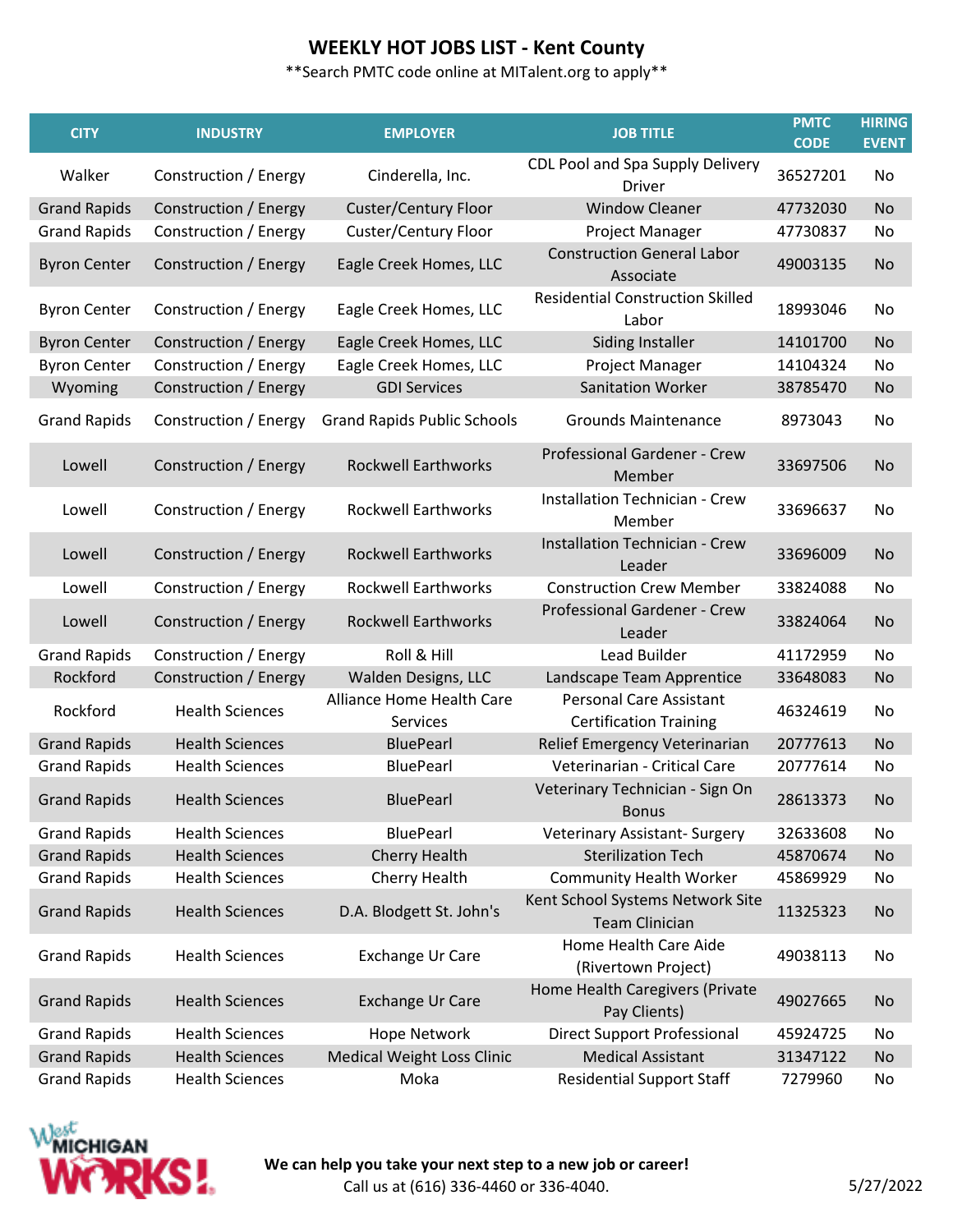| <b>CITY</b>         | <b>INDUSTRY</b>        | <b>EMPLOYER</b>                           | <b>JOB TITLE</b>                                                    | <b>PMTC</b><br><b>CODE</b> | <b>HIRING</b><br><b>EVENT</b> |
|---------------------|------------------------|-------------------------------------------|---------------------------------------------------------------------|----------------------------|-------------------------------|
| <b>Grand Rapids</b> | <b>Health Sciences</b> | Moka                                      | <b>Mentor of Community Supports</b>                                 | 8621810                    | No                            |
| Kentwood            | <b>Health Sciences</b> | <b>National Home Care</b><br>Service, LLC | <b>Direct Care Worker</b>                                           | 29845987                   | <b>No</b>                     |
| <b>Grand Rapids</b> | <b>Health Sciences</b> | Network180                                | Child and Family Outpatient<br>Therapist                            | 46177639                   | No                            |
| <b>Grand Rapids</b> | <b>Health Sciences</b> | Network180                                | <b>Assertive Community Treatment</b><br>(ACT) Therapist             | 9191702                    | <b>No</b>                     |
| <b>Grand Rapids</b> | <b>Health Sciences</b> | Pure Home Health Care                     | Licensed Practical Nurse (LPN)                                      | 25185207                   | No                            |
| <b>Grand Rapids</b> | <b>Health Sciences</b> | Pure Home Health Care                     | <b>Registered Nurse</b>                                             | 8981785                    | <b>No</b>                     |
| <b>Grand Rapids</b> | <b>Health Sciences</b> | <b>Right at Home</b>                      | Caregiver (Full-time & Part-time)                                   | 46030693                   | No                            |
| <b>Grand Rapids</b> | <b>Health Sciences</b> | Sanford Behavioral Health                 | <b>Resident Support Specialist</b>                                  | 41521596                   | No                            |
| <b>Grand Rapids</b> | <b>Health Sciences</b> | Sanford Behavioral Health                 | <b>Medical Assistant</b>                                            | 41521347                   | No                            |
| <b>Grand Rapids</b> | <b>Health Sciences</b> | Sanford Behavioral Health                 | Group Therapist - Substance<br>Abuse - GR (Weekends) (2022-<br>029) | 38781787                   | <b>No</b>                     |
| <b>Grand Rapids</b> | <b>Health Sciences</b> | Sanford Behavioral Health                 | Safety Officer - On Call (2022-026)                                 | 44117936                   | No                            |
| <b>Grand Rapids</b> | <b>Health Sciences</b> | Sanford Behavioral Health                 | RN/LPN Substance Use Treatment<br>$(2022 - 026)$                    | 44527899                   | No                            |
| <b>Grand Rapids</b> | <b>Health Sciences</b> | Sanford Behavioral Health                 | Recovery Support Staff - 3rd shift -<br>Cherry St                   | 47466893                   | No                            |
| <b>Grand Rapids</b> | <b>Health Sciences</b> | Spectrum Health                           | RN, Full Time Nights, 3H<br>Neuro/Spine, Blodgett                   | 8892739                    | <b>No</b>                     |
| <b>Grand Rapids</b> | <b>Health Sciences</b> | Spectrum Health                           | Dialysis Technician - Adult<br>Nephrology - Full Time               | 9140491                    | No                            |
| <b>Grand Rapids</b> | <b>Health Sciences</b> | Spectrum Health                           | Nurse Technician Med/Surg, FT<br>Nights, Blodgett 3D                | 9146536                    | <b>No</b>                     |
| <b>Grand Rapids</b> | <b>Health Sciences</b> | Spectrum Health                           | Paramedic Ambulatory Resource<br>Center                             | 9146547                    | No.                           |
| <b>Grand Rapids</b> | <b>Health Sciences</b> | Spectrum Health                           | Pharmacy Technician, Variable<br><b>Shifts and Locations</b>        | 9172508                    | <b>No</b>                     |
| <b>Grand Rapids</b> | <b>Health Sciences</b> | Spectrum Health                           | LPN Night Supervisor Fuller<br><b>Campus PRN</b>                    | 9229664                    | No                            |
| <b>Grand Rapids</b> | <b>Health Sciences</b> | Spectrum Health                           | Psychologist - Child & Adolescent                                   | 9155549                    | No                            |
| <b>Grand Rapids</b> | <b>Health Sciences</b> | Spectrum Health                           | CNA Starter Program Unit Aide                                       | 11244787                   | No                            |
| Belmont             | <b>Health Sciences</b> | <b>Trilogy Health Services</b>            | <b>Physical Therapist</b>                                           | 18714647                   | <b>No</b>                     |
| Belmont             | <b>Health Sciences</b> | <b>Trilogy Health Services</b>            | LPN                                                                 | 39687804                   | No                            |
| Belmont             | <b>Health Sciences</b> | <b>Trilogy Health Services</b>            | <b>RN</b>                                                           | 39687806                   | <b>No</b>                     |
| Belmont             | <b>Health Sciences</b> | <b>Trilogy Health Services</b>            | Physical Therapy Assistant (PTA)                                    | 28924475                   | No                            |
| <b>Grand Rapids</b> | <b>Health Sciences</b> | University of Michigan<br>Health - West   | <b>Sterile Processing Technician</b>                                | 8391802                    | <b>No</b>                     |

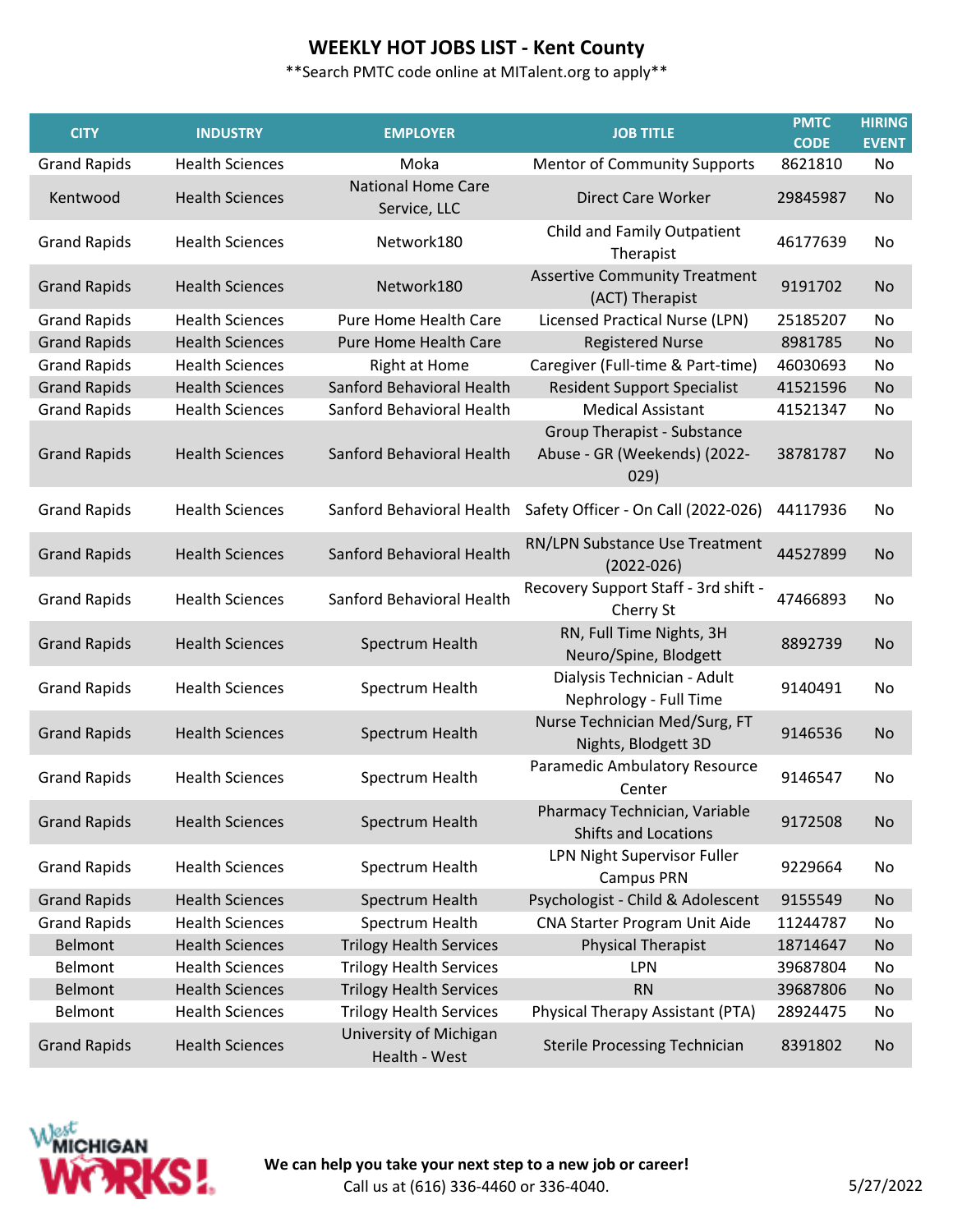\*\*Search PMTC code online at MITalent.org to apply\*\*

| <b>CITY</b>         | <b>INDUSTRY</b>                            | <b>EMPLOYER</b>                              | <b>JOB TITLE</b>                                           | <b>PMTC</b><br><b>CODE</b> | <b>HIRING</b><br><b>EVENT</b> |
|---------------------|--------------------------------------------|----------------------------------------------|------------------------------------------------------------|----------------------------|-------------------------------|
| <b>Grand Rapids</b> | <b>Health Sciences</b>                     | University of Michigan<br>Health - West      | <b>Patient Care Technician</b>                             | 7566879                    | No                            |
| <b>Grand Rapids</b> | <b>Health Sciences</b>                     | University of Michigan<br>Health - West      | <b>Medical Assistant</b>                                   | 6985057                    | <b>No</b>                     |
| Caledonia           | <b>Information Technology</b>              | Amazon                                       | IT Support Associate II                                    | 49269526                   | No                            |
| <b>Grand Rapids</b> | <b>Information Technology</b>              | <b>Augusto Digital</b>                       | Full Stack Developer - .NET/Python                         | 27588277                   | No                            |
| <b>Grand Rapids</b> | <b>Information Technology</b>              | Augusto Digital                              | Full Stack Developer -<br>.NET/Angular/Python              | 27588274                   | No                            |
| <b>Grand Rapids</b> | <b>Information Technology</b>              | <b>Augusto Digital</b>                       | AWS/Python Full Stack Developer                            | 27588271                   | <b>No</b>                     |
| <b>Grand Rapids</b> | <b>Information Technology</b>              | Augusto Digital                              | Full Stack Developer (Graph<br>Database)                   | 44550897                   | No                            |
|                     | <b>Grand Rapids</b> Information Technology | <b>CU Answers</b>                            | Network Engineer                                           | 28684678                   | <b>No</b>                     |
| <b>Grand Rapids</b> | <b>Information Technology</b>              | <b>Dematic Corp</b>                          | Software Consultant - JR-0031034                           | 47161497                   | No                            |
| <b>Grand Rapids</b> | <b>Information Technology</b>              | <b>Dematic Corp</b>                          | Java Software Developer - DiQ<br>Optimize - JR-0030557     | 49144992                   | <b>No</b>                     |
| <b>Grand Rapids</b> | <b>Information Technology</b>              | <b>Dematic Corp</b>                          | Software Engineer - KION Mobile<br>Automation - JR-0032349 | 49142474                   | No                            |
| <b>Grand Rapids</b> | <b>Information Technology</b>              | <b>Dematic Corp</b>                          | Software Engineer (Day Shift) --<br>REMOTE - JR-0031939    | 48045230                   | <b>No</b>                     |
| <b>Grand Rapids</b> | <b>Information Technology</b>              | <b>KSS Enterprises</b>                       | <b>IT Coordinator</b>                                      | 44951715                   | No                            |
| <b>Grand Rapids</b> | Manufacturing                              | Amazon                                       | XL Warehouse Associate                                     | 48368062                   | <b>No</b>                     |
| <b>Grand Rapids</b> | Manufacturing                              | <b>American Metal &amp; Plastics</b><br>Inc. | <b>Injection Molding Machine</b><br>Operator               | 7869863                    | No                            |
| <b>Grand Rapids</b> | Manufacturing                              | Amphenol Borisch<br>Technologies             | <b>Material Clerk</b>                                      | 26273629                   | No                            |
| <b>Grand Rapids</b> | Manufacturing                              | Amphenol Borisch<br>Technologies             | Electronics Assemblers- 2nd and<br>3rd Shifts              | 26273615                   | No                            |
| <b>Grand Rapids</b> | Manufacturing                              | Amphenol Borisch<br>Technologies             | <b>Test Technicians</b>                                    | 43458178                   | <b>No</b>                     |
| <b>Grand Rapids</b> | Manufacturing                              | Amphenol Borisch<br>Technologies             | <b>Quality Inspector</b>                                   | 43457797                   | No                            |
| <b>Grand Rapids</b> | Manufacturing                              | Amphenol Borisch<br>Technologies             | 2nd Shift Production Supervisor                            | 47466502                   | <b>No</b>                     |
| Caledonia           | Manufacturing                              | <b>Aspen Surgical Products</b>               | Design Engineer                                            | 9065925                    | No                            |
| Caledonia           | Manufacturing                              | <b>Aspen Surgical Products</b>               | 2nd Shift Manufacturing Tech                               | 23755686                   | No                            |
| Caledonia           | Manufacturing                              | <b>Aspen Surgical Products</b>               | 1st Shift Team Leader                                      | 41189408                   | No                            |

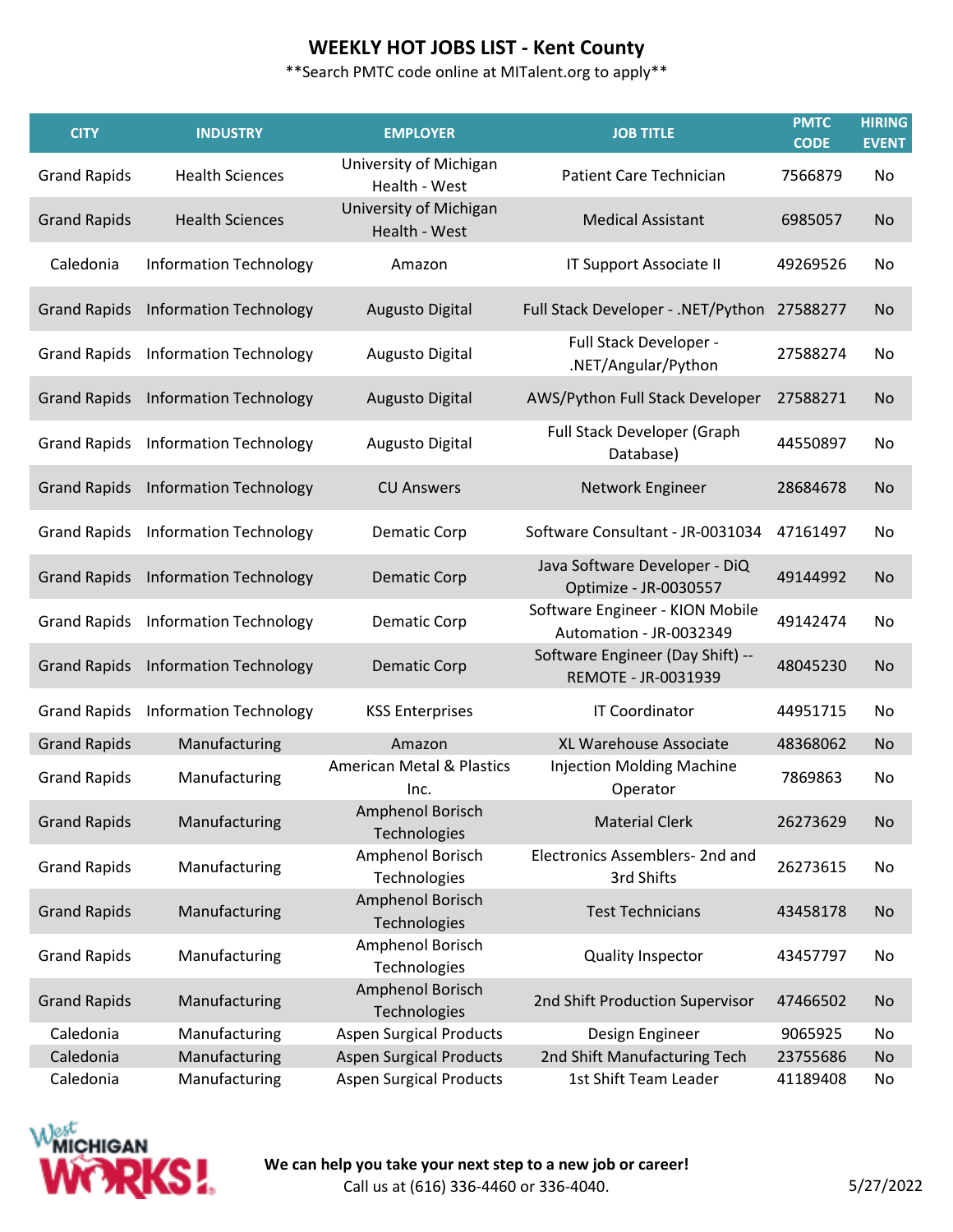\*\*Search PMTC code online at MITalent.org to apply\*\*

| <b>CITY</b>          | <b>INDUSTRY</b> | <b>EMPLOYER</b>                   | <b>JOB TITLE</b>                                                                   | <b>PMTC</b><br><b>CODE</b> | <b>HIRING</b><br><b>EVENT</b> |
|----------------------|-----------------|-----------------------------------|------------------------------------------------------------------------------------|----------------------------|-------------------------------|
| Caledonia            | Manufacturing   | <b>Aspen Surgical Products</b>    | 2nd Shift Material Handler                                                         | 41190959                   | No                            |
| Caledonia            | Manufacturing   | <b>Aspen Surgical Products</b>    | 3rd Shift Material Handler                                                         | 24157831                   | <b>No</b>                     |
| Walker               | Manufacturing   | Cinderella, Inc.                  | Shipping and Receiving Employee                                                    | 36527193                   | No                            |
| <b>Comstock Park</b> | Manufacturing   | <b>Commercial Tool Group, Inc</b> | Saw Operator                                                                       | 8981744                    | <b>No</b>                     |
| <b>Comstock Park</b> | Manufacturing   | Commercial Tool Group, Inc        | <b>Plastic Injection Molding Machine</b><br>Operators-2nd and 3rd Shifts<br>Needed | 8981720                    | No                            |
| <b>Comstock Park</b> | Manufacturing   | Commercial Tool Group, Inc        | <b>CNC Machinist - Nights or</b><br>Weekends                                       | 8981739                    | <b>No</b>                     |
| <b>Comstock Park</b> | Manufacturing   | Commercial Tool Group, Inc        | <b>Fixture Builder Apprentice</b>                                                  | 39147304                   | No                            |
| <b>Comstock Park</b> | Manufacturing   | Commercial Tool Group, Inc        | Entry Level Shop Floor Intern                                                      | 8323383                    | No                            |
| <b>Comstock Park</b> | Manufacturing   | Commercial Tool Group, Inc        | <b>Experienced Mold</b><br>Maker/Upgrader                                          | 8981742                    | No                            |
| <b>Grand Rapids</b>  | Manufacturing   | Erwin Quarder Inc.                | <b>Automation Technician</b>                                                       | 5339196                    | <b>No</b>                     |
| <b>Grand Rapids</b>  | Manufacturing   | Erwin Quarder Inc.                | Material Handler - 3rd shift                                                       | 5335978                    | No                            |
| <b>Grand Rapids</b>  | Manufacturing   | Erwin Quarder Inc.                | Floor Helper/Machine Operator -<br>2 <sub>nd</sub>                                 | 1999743                    | <b>No</b>                     |
| <b>Grand Rapids</b>  | Manufacturing   | Erwin Quarder Inc.                | Material Handler - 2nd Shift                                                       | 571189                     | No                            |
| Wyoming              | Manufacturing   | <b>Fidler Furniture Company</b>   | Metalwork Estimator/Admin<br>Assistant                                             | 50384016                   | No                            |
| Wyoming              | Manufacturing   | <b>Fidler Furniture Company</b>   | <b>Experienced Sheet Metal</b><br>Fabricator/TIG Welder                            | 49489777                   | No                            |
| <b>Grand Rapids</b>  | Manufacturing   | G.A. Richards Company             | MIG Welder                                                                         | 47495505                   | <b>No</b>                     |
| <b>Grand Rapids</b>  | Manufacturing   | G.A. Richards Company             | Laser Operator                                                                     | 47484398                   | No                            |
| <b>Grand Rapids</b>  | Manufacturing   | G.A. Richards Company             | Assembler                                                                          | 47455188                   | No                            |
| <b>Grand Rapids</b>  | Manufacturing   | G.A. Richards Company             | Powder Coat Painter                                                                | 47437300                   | No                            |
| <b>Grand Rapids</b>  | Manufacturing   | G.A. Richards Company             | Grinder                                                                            | 47436661                   | <b>No</b>                     |
| <b>Grand Rapids</b>  | Manufacturing   | G.A. Richards Company             | <b>Shipping Clerk</b>                                                              | 47432401                   | No                            |
| <b>Grand Rapids</b>  | Manufacturing   | <b>Hearthside Food Solutions</b>  | <b>Inventory Specialist 3rd Shift</b>                                              | 47374401                   | No                            |
| <b>Grand Rapids</b>  | Manufacturing   | <b>Hearthside Food Solutions</b>  | Production Supervisor 3rd Shift                                                    | 47373807                   | No                            |
| <b>Grand Rapids</b>  | Manufacturing   | <b>Hearthside Food Solutions</b>  | Quality Technician I 2nd Shift                                                     | 46485703                   | <b>No</b>                     |
| <b>Grand Rapids</b>  | Manufacturing   | <b>Hearthside Food Solutions</b>  | Maintenance Technician                                                             | 23739747                   | No                            |
| <b>Grand Rapids</b>  | Manufacturing   | <b>Hearthside Food Solutions</b>  | Quality Assurance Technician                                                       | 23740999                   | <b>No</b>                     |
| <b>Grand Rapids</b>  | Manufacturing   | <b>Hearthside Food Solutions</b>  | Maintenance Technician<br>Apprentice                                               | 23738466                   | No                            |
| <b>Grand Rapids</b>  | Manufacturing   | <b>Hearthside Food Solutions</b>  | <b>Machine Operator</b>                                                            | 23741853                   | <b>No</b>                     |
| <b>Grand Rapids</b>  | Manufacturing   | <b>Hearthside Food Solutions</b>  | Line Lead                                                                          | 23742780                   | No                            |
| <b>Grand Rapids</b>  | Manufacturing   | Kellogg                           | Maintenance Mechanic off-shift                                                     | 40169109                   | <b>No</b>                     |

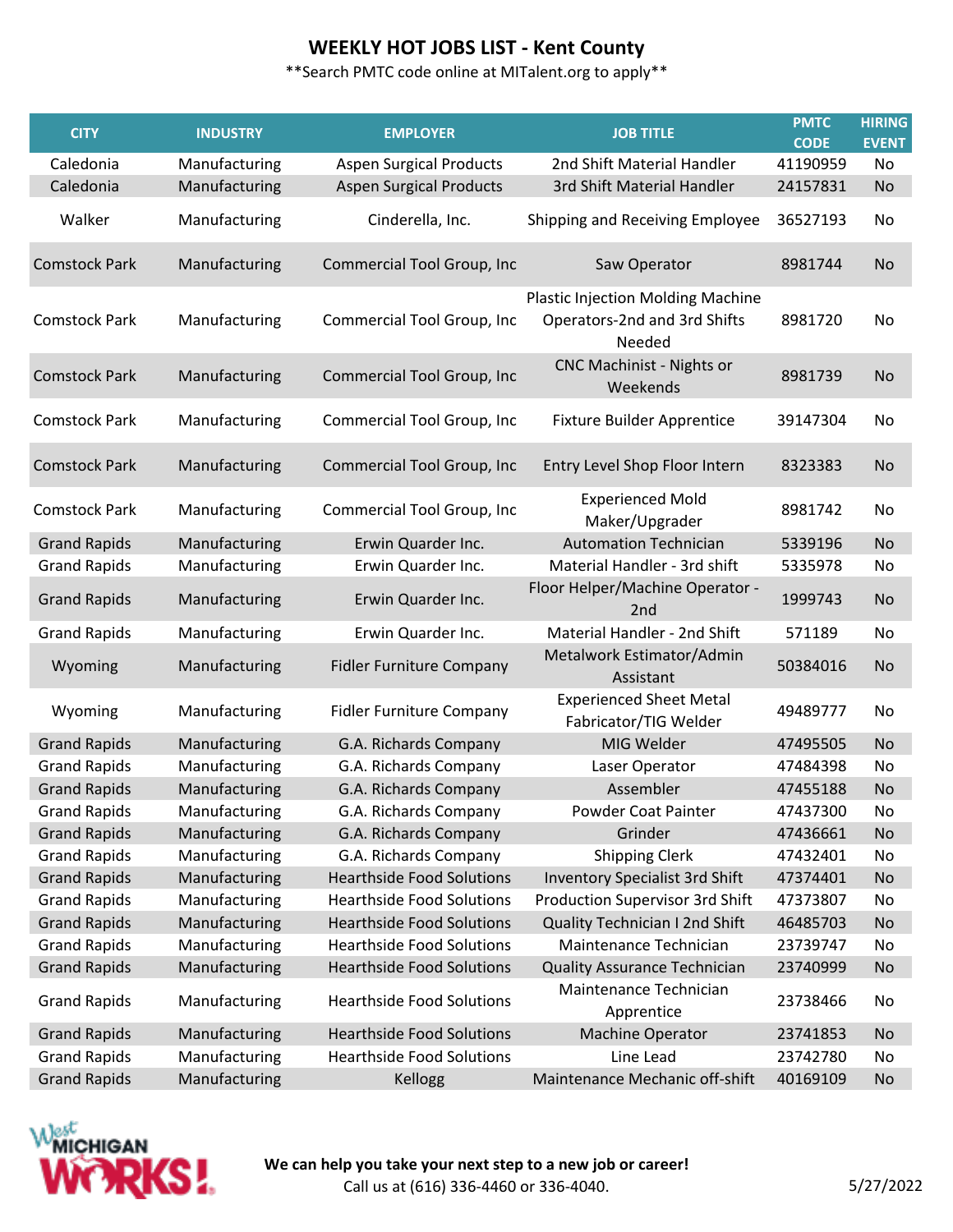\*\*Search PMTC code online at MITalent.org to apply\*\*

| <b>CITY</b>         | <b>INDUSTRY</b> | <b>EMPLOYER</b>                           | <b>JOB TITLE</b>                                                               | <b>PMTC</b><br><b>CODE</b> | <b>HIRING</b><br><b>EVENT</b> |
|---------------------|-----------------|-------------------------------------------|--------------------------------------------------------------------------------|----------------------------|-------------------------------|
| <b>Grand Rapids</b> | Manufacturing   | Kellogg                                   | Maintenance Electrician off-shift                                              | 40169113                   | No                            |
| <b>Grand Rapids</b> | Manufacturing   | Kellogg                                   | <b>Operations Supervisor</b>                                                   | 40169105                   | No                            |
| <b>Grand Rapids</b> | Manufacturing   | Kellogg                                   | <b>Production Associate</b>                                                    | 40337022                   | No                            |
| <b>Grand Rapids</b> | Manufacturing   | Kellogg                                   | Maintenance Reliability Supervisor<br>(1st Shift)                              | 44545570                   | <b>No</b>                     |
| <b>Grand Rapids</b> | Manufacturing   | Kellogg                                   | <b>Traffic Assistant</b>                                                       | 44546100                   | No                            |
| <b>Grand Rapids</b> | Manufacturing   | <b>Kendrick Plastics</b>                  | Machine Operator- Molding 3rd<br>shift                                         | 10156970                   | <b>No</b>                     |
| <b>Grand Rapids</b> | Manufacturing   | Kessebohmer Ergonomics<br>of America      | Shipping and Receiving<br>Coordinator                                          | 45919346                   | No                            |
| <b>Grand Rapids</b> | Manufacturing   | Kessebohmer Ergonomics<br>of America      | <b>Production Specialist</b>                                                   | 10490821                   | <b>No</b>                     |
| <b>Grand Rapids</b> | Manufacturing   | Lacks                                     | <b>Plastic Mold Die Setter</b>                                                 | 13125002                   | No                            |
| <b>Grand Rapids</b> | Manufacturing   | Lacks                                     | Racking, Inspecting and Packing<br><b>Downtown Location</b>                    | 13123201                   | <b>No</b>                     |
| <b>Grand Rapids</b> | Manufacturing   | Lacks                                     | 3rd Shift Openings                                                             | 13119865                   | No                            |
| <b>Grand Rapids</b> | Manufacturing   | Lacks                                     | 2d Shift Openings                                                              | 13119594                   | No                            |
| <b>Grand Rapids</b> | Manufacturing   | Lacks                                     | Ist Shift Openings                                                             | 13119587                   | No                            |
| <b>Grand Rapids</b> | Manufacturing   | Lacks                                     | Shipping and Receiving                                                         | 13119585                   | No                            |
| Caledonia           | Manufacturing   | <b>Micro Manufacturing</b>                | <b>General Laborer</b>                                                         | 41136511                   | No                            |
| <b>Grand Rapids</b> | Manufacturing   | <b>Praxis Packaging Solutions</b>         | <b>Entry level Production</b><br>Packager/Loader/Assembly/Machi<br>ne Operator | 48844862                   | <b>No</b>                     |
| <b>Grand Rapids</b> | Manufacturing   | <b>Precision Aerospace</b><br>Corporation | CNC Machinist - Mills, Night Shift<br>(M-TH 4x10 or Weekends 3x12)             | 39774305                   | No                            |
| <b>Grand Rapids</b> | Manufacturing   | <b>Precision Aerospace</b><br>Corporation | CNC Machinist (Swiss Lathe) night<br>shift and weekends days or nights         | 39773919                   | <b>No</b>                     |
| <b>Grand Rapids</b> | Manufacturing   | <b>Precision Aerospace</b><br>Corporation | Maintenance Technician                                                         | 39759141                   | No                            |
| <b>Grand Rapids</b> | Manufacturing   | Pridgeon & Clay, Inc                      | Production Coordinator (1st. Shift)                                            | 46332209                   | No                            |
| <b>Grand Rapids</b> | Manufacturing   | Pridgeon & Clay, Inc                      | Quality Coordinator (1st. Shift)                                               | 46332547                   | No                            |
| <b>Grand Rapids</b> | Manufacturing   | Pridgeon & Clay, Inc                      | Controls Technician Tier 2 (2nd.<br>Shift)                                     | 47914922                   | <b>No</b>                     |
| <b>Grand Rapids</b> | Manufacturing   | Pridgeon & Clay, Inc                      | Manufacturing Supervisor (2nd.<br>Shift)                                       | 47915852                   | No                            |
| <b>Grand Rapids</b> | Manufacturing   | Pridgeon & Clay, Inc                      | Plant Chemical Technician (3rd.<br>Shift)                                      | 47916757                   | No                            |
| Lowell              | Manufacturing   | PURforms, Inc                             | Molding Technician                                                             | 8680438                    | No                            |
| <b>Grand Rapids</b> | Manufacturing   | Roll & Hill                               | <b>Inventory Management</b>                                                    | 41175304                   | No                            |
| <b>Byron Center</b> | Manufacturing   | Safelite Autoglass                        | Warehouse Associate                                                            | 44333193                   | No                            |

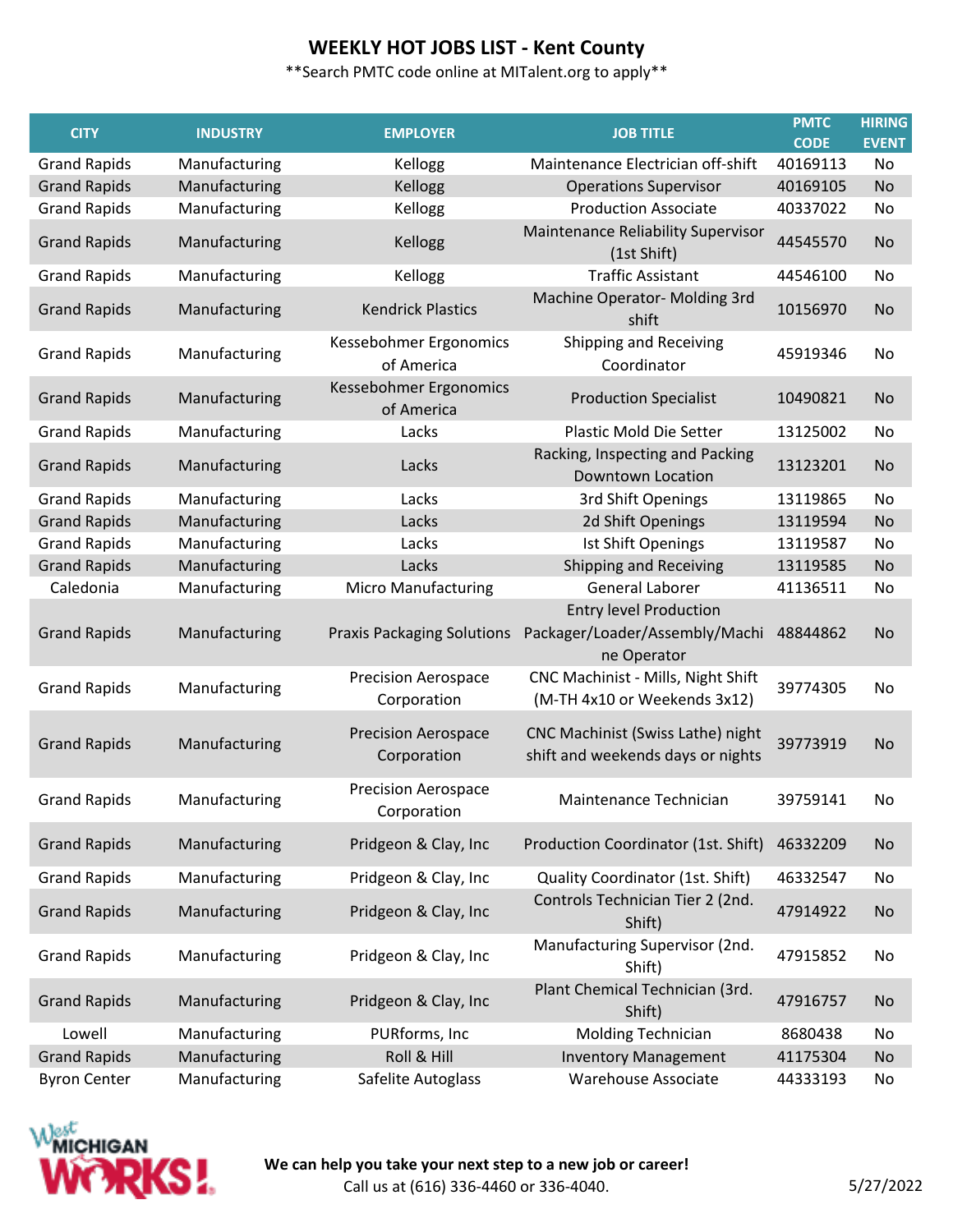\*\*Search PMTC code online at MITalent.org to apply\*\*

| <b>CITY</b>         | <b>INDUSTRY</b>                    | <b>EMPLOYER</b>                                 | <b>JOB TITLE</b>                                  | <b>PMTC</b><br><b>CODE</b> | <b>HIRING</b><br><b>EVENT</b> |
|---------------------|------------------------------------|-------------------------------------------------|---------------------------------------------------|----------------------------|-------------------------------|
| <b>Grand Rapids</b> | Manufacturing                      | <b>UFP Technologies</b>                         | Operator III 1st and 3rd shifts                   | 42864441                   | <b>No</b>                     |
| <b>Grand Rapids</b> | Manufacturing                      | <b>UFP Technologies</b>                         | Machine Operator                                  | 48068776                   | No                            |
| <b>Grand Rapids</b> | Manufacturing                      | <b>Viant Medical</b>                            | Packaging Engineer                                | 33246604                   | <b>No</b>                     |
| <b>Grand Rapids</b> | Manufacturing                      | <b>Viant Medical</b>                            | <b>Quality Engineer</b>                           | 33246186                   | No                            |
| <b>Grand Rapids</b> | Manufacturing                      | <b>Viant Medical</b>                            | <b>Technical Operator</b>                         | 32534764                   | <b>No</b>                     |
| <b>Grand Rapids</b> | Manufacturing                      | Wilkast, Inc                                    | <b>Trim Press Operator</b>                        | 40507153                   | No                            |
| <b>Grand Rapids</b> | Manufacturing                      | Wilkast, Inc                                    | <b>CNC Operator</b>                               | 40505442                   | No                            |
| <b>Grand Rapids</b> | Manufacturing                      | <b>Wolverine Coil Spring</b><br>Company         | Machine Operator                                  | 8324174                    | No                            |
| <b>Grand Rapids</b> | Services (Hospitality &<br>Retail) | Amazon                                          | <b>EHS Specialist</b>                             | 50334981                   | <b>No</b>                     |
| <b>Grand Rapids</b> | Services (Hospitality &<br>Retail) | Amazon                                          | Loss Prevention Specialist                        | 48359944                   | No                            |
| <b>Grand Rapids</b> | Services (Hospitality &<br>Retail) | Amazon                                          | Area Manager                                      | 48342949                   | No                            |
| <b>Grand Rapids</b> | Services (Hospitality &<br>Retail) | Amphenol Borisch<br>Technologies                | <b>Manufacturing Manager</b>                      | 47466888                   | No                            |
| <b>Grand Rapids</b> | Services (Hospitality &<br>Retail) | Amphenol Borisch<br>Technologies                | Director of Quality and<br>Continuous Improvement | 47466886                   | No                            |
| <b>Grand Rapids</b> | Services (Hospitality &<br>Retail) | Amphenol Borisch<br>Technologies                | Cost Analyst                                      | 47466378                   | No                            |
| <b>Grand Rapids</b> | Services (Hospitality &<br>Retail) | Amphenol Borisch<br>Technologies                | <b>Supply Quality Engineer</b>                    | 47466266                   | No                            |
| <b>Grand Rapids</b> | Services (Hospitality &<br>Retail) | Amphenol Borisch<br>Technologies                | <b>Buyer</b>                                      | 47466117                   | No                            |
| <b>Grand Rapids</b> | Services (Hospitality &<br>Retail) | Amphenol Borisch<br>Technologies                | <b>Customer Account Representative</b>            | 43455582                   | <b>No</b>                     |
| <b>Grand Rapids</b> | Services (Hospitality &<br>Retail) | Amphenol Borisch<br>Technologies                | <b>Configurations Engineer</b>                    | 43455061                   | No                            |
| <b>Grand Rapids</b> | Services (Hospitality &<br>Retail) | Amphenol Borisch<br>Technologies                | <b>Quality Engineer</b>                           | 43456828                   | <b>No</b>                     |
| <b>Grand Rapids</b> | Services (Hospitality &<br>Retail) | Amphenol Borisch<br>Technologies                | <b>Delivery Assurance Specialist</b>              | 43456038                   | No                            |
| <b>Grand Rapids</b> | Services (Hospitality &<br>Retail) | AppleTree Early Care and<br>Preschool - Cascade | <b>Lead Classroom Teachers</b>                    | 33785414                   | No                            |
| Caledonia           | Services (Hospitality &<br>Retail) | <b>Aspen Surgical Products</b>                  | <b>Talent Acquisition Specialist</b>              | 9103821                    | No                            |
| Ada                 | Services (Hospitality &<br>Retail) | <b>Big Steps Little Feet</b>                    | Preschool Lead Teacher                            | 33106097                   | No                            |
| <b>Grand Rapids</b> | Services (Hospitality &<br>Retail) | Cherry Health                                   | Accountant                                        | 45871297                   | No                            |

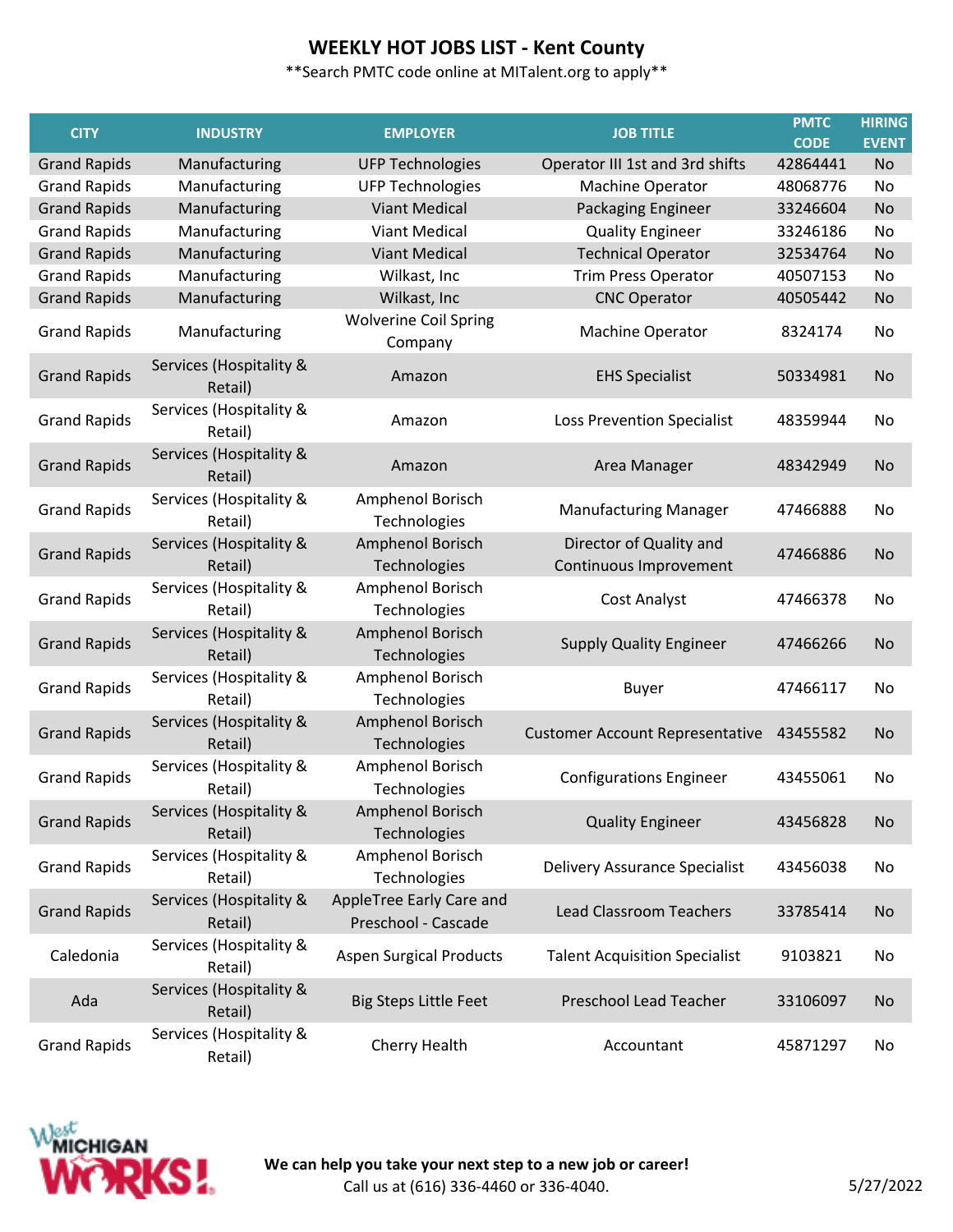| <b>CITY</b>                 | <b>INDUSTRY</b>                    | <b>EMPLOYER</b>                                      | <b>JOB TITLE</b>                                                   | <b>PMTC</b><br><b>CODE</b> | <b>HIRING</b><br><b>EVENT</b> |
|-----------------------------|------------------------------------|------------------------------------------------------|--------------------------------------------------------------------|----------------------------|-------------------------------|
| <b>East Grand</b><br>Rapids | Services (Hospitality &<br>Retail) | <b>City of East Grand Rapids</b>                     | <b>Public Safety Clerk</b>                                         | 50362995                   | <b>No</b>                     |
| <b>Grand Rapids</b>         | Services (Hospitality &<br>Retail) | <b>Convivial Brands ELC</b>                          | <b>Events Coordinator</b>                                          | 39758935                   | No                            |
| <b>Grand Rapids</b>         | Services (Hospitality &<br>Retail) | <b>Convivial Brands ELC</b>                          | <b>Executive Assistant and Office</b><br>Manager                   | 39759081                   | No                            |
| <b>Grand Rapids</b>         | Services (Hospitality &<br>Retail) | <b>Convivial Brands ELC</b>                          | <b>Inventory Specialist I</b>                                      | 19464028                   | No.                           |
| <b>Grand Rapids</b>         | Services (Hospitality &<br>Retail) | <b>Convivial Brands ELC</b>                          | Accounts Payable Coordinator                                       | 37433800                   | No                            |
| <b>Grand Rapids</b>         | Services (Hospitality &<br>Retail) | D.A. Blodgett St. John's                             | <b>Employee Experience Talent</b><br><b>Acquisition Specialist</b> | 44228299                   | No                            |
| <b>Grand Rapids</b>         | Services (Hospitality &<br>Retail) | Enviro-Clean Services, Inc                           | Cleaning- School, Medical or<br><b>Commercial Setting</b>          | 44380809                   | No                            |
| Kentwood                    | Services (Hospitality &<br>Retail) | <b>Explore and Grow Christian</b><br>Learning Center | Lead Preschool Teacher                                             | 34352424                   | No.                           |
| <b>Grand Rapids</b>         | Services (Hospitality &<br>Retail) | <b>Fox Motors</b>                                    | <b>Title Clerk</b>                                                 | 46140626                   | No                            |
| <b>Grand Rapids</b>         | Services (Hospitality &<br>Retail) | <b>Fox Motors</b>                                    | Automotive Detailer/Lot<br>Attendant/Porter                        | 46140247                   | No                            |
| <b>Grand Rapids</b>         | Services (Hospitality &<br>Retail) | <b>Fox Motors</b>                                    | <b>Product Specialist</b>                                          | 46139744                   | <b>No</b>                     |
| <b>Grand Rapids</b>         | Services (Hospitality &<br>Retail) | <b>Fox Motors</b>                                    | <b>Body Shop Technician</b>                                        | 33414616                   | No.                           |
| <b>Grand Rapids</b>         | Services (Hospitality &<br>Retail) | <b>Fox Motors</b>                                    | Quick Lube Technician                                              | 33413436                   | No                            |
| <b>Grand Rapids</b>         | Services (Hospitality &<br>Retail) | Fox Motors                                           | Service Technician                                                 | 33412757                   | No.                           |
| <b>Grand Rapids</b>         | Services (Hospitality &<br>Retail) | Gerald R. Ford Job Corps<br>Center                   | <b>Security Guard</b>                                              | 48991768                   | No.                           |
| <b>Grand Rapids</b>         | Services (Hospitality &<br>Retail) | Gerald R. Ford Job Corps<br>Center                   | <b>Recreation Specialist</b>                                       | 48828989                   | No                            |
| <b>Grand Rapids</b>         | Services (Hospitality &<br>Retail) | Gerald R. Ford Job Corps<br>Center                   | <b>Outreach and Admissions</b><br>Counselor                        | 48827626                   | No                            |
| <b>Grand Rapids</b>         | Services (Hospitality &<br>Retail) | Gerald R. Ford Job Corps<br>Center                   | Scheduler & Test Proctor                                           | 48819096                   | No                            |
| <b>Grand Rapids</b>         | Services (Hospitality &<br>Retail) | Gerald R. Ford Job Corps<br>Center                   | <b>Administrative Assistant</b>                                    | 48810753                   | No                            |
| <b>Grand Rapids</b>         | Services (Hospitality &<br>Retail) | <b>Grand Rapids Public Schools</b>                   | Child Care Worker                                                  | 9106674                    | No                            |
| <b>Grand Rapids</b>         | Services (Hospitality &<br>Retail) | Hanger Prosthetics &<br>Orthotics                    | <b>Medical Front Office Clerical</b><br>Reception                  | 48217922                   | No.                           |



**We can help you take your next step to a new job or career!** Call us at (616) 336-4460 or 336-4040. 5/27/2022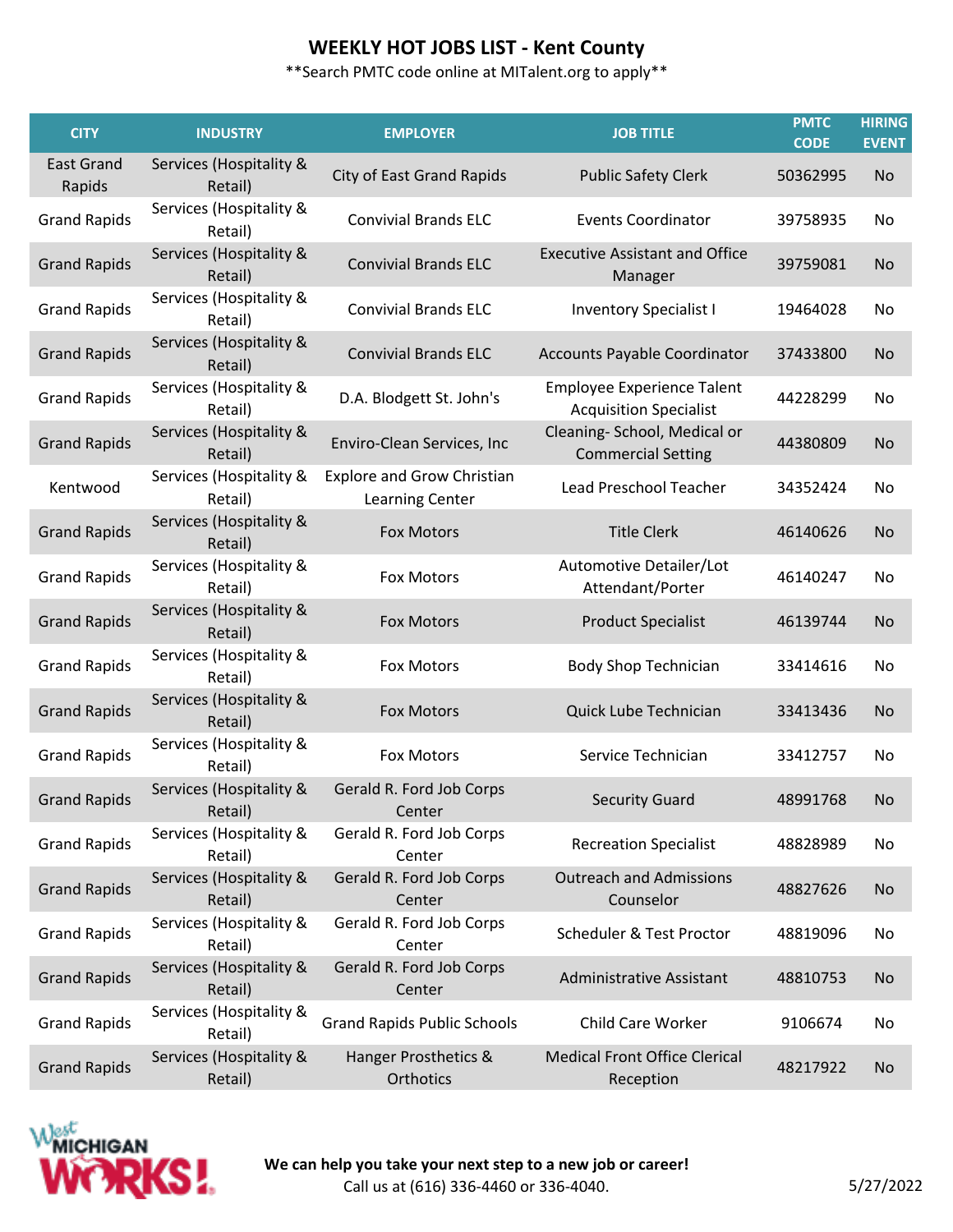| <b>CITY</b>         | <b>INDUSTRY</b>                    | <b>EMPLOYER</b>                           | <b>JOB TITLE</b>                                            | <b>PMTC</b><br><b>CODE</b> | <b>HIRING</b><br><b>EVENT</b> |
|---------------------|------------------------------------|-------------------------------------------|-------------------------------------------------------------|----------------------------|-------------------------------|
| Walker              | Services (Hospitality &<br>Retail) | <b>Head Start for Kent County</b>         | Associate Teacher                                           | 8052623                    | No                            |
| Walker              | Services (Hospitality &<br>Retail) | <b>Head Start for Kent County</b>         | Early Head Start (EHS) Teacher                              | 31155285                   | No                            |
| Walker              | Services (Hospitality &<br>Retail) | <b>Head Start for Kent County</b>         | Preschool Teacher                                           | 8901811                    | No                            |
| Walker              | Services (Hospitality &<br>Retail) |                                           | Head Start for Kent County Special Needs Associate Manager  | 47691347                   | <b>No</b>                     |
| Walker              | Services (Hospitality &<br>Retail) | <b>Head Start for Kent County</b>         | Early Learning Coach Specialist                             | 31157994                   | No                            |
| <b>Grand Rapids</b> | Services (Hospitality &<br>Retail) | <b>Hope Network</b>                       | Program Manager                                             | 45925713                   | No                            |
| <b>Grand Rapids</b> | Services (Hospitality &<br>Retail) | Kellogg                                   | HR Generalist/Crew Scheduler 3rd<br>Shift                   | 44544743                   | No                            |
| <b>Grand Rapids</b> | Services (Hospitality &<br>Retail) | Kessebohmer Ergonomics<br>of America      | Sales Engineer/Account Manager                              | 46154391                   | No                            |
| <b>Grand Rapids</b> | Services (Hospitality &<br>Retail) | Macatawa Bank                             | Customer Service Rep/Teller                                 | 3675692                    | No                            |
| <b>Grand Rapids</b> | Services (Hospitality &<br>Retail) | Michigan State Police                     | <b>State Police Motor Carrier Officer</b>                   | 8835481                    | <b>No</b>                     |
| Kentwood            | Services (Hospitality &<br>Retail) | <b>National Home Care</b><br>Service, LLC | <b>Office Assistant</b>                                     | 29841460                   | No                            |
| <b>Grand Rapids</b> | Services (Hospitality &<br>Retail) | Network180                                | Access Line Representative - 3rd<br>Shift                   | 9191699                    | No                            |
| <b>Grand Rapids</b> | Services (Hospitality &<br>Retail) | Network180                                | Accountant - Hybrid Work                                    | 47464079                   | No                            |
| <b>Grand Rapids</b> | Services (Hospitality &<br>Retail) | Sanford Behavioral Health                 | House Manager (2022-031)                                    | 46156086                   | No                            |
| <b>Grand Rapids</b> | Services (Hospitality &<br>Retail) | Skytron LLC                               | Buyer II                                                    | 46360292                   | No.                           |
| <b>Grand Rapids</b> | Services (Hospitality &<br>Retail) | Skytron LLC                               | <b>Marketing Coordinator</b>                                | 46360105                   | No                            |
| <b>Grand Rapids</b> | Services (Hospitality &<br>Retail) | Skytron LLC                               | <b>Customer Service Manager</b>                             | 46359839                   | No                            |
| <b>Grand Rapids</b> | Services (Hospitality &<br>Retail) | Skytron LLC                               | <b>Accounting Assistant</b>                                 | 46359593                   | No                            |
| <b>Grand Rapids</b> | Services (Hospitality &<br>Retail) | West Michigan Works!                      | Career Coach - Bilingual (English<br>and Swahili Preferred) | 7321361                    | No                            |
| <b>Grand Rapids</b> | Services (Hospitality &<br>Retail) | West Michigan Works!                      | Project Manager                                             | 8547878                    | <b>No</b>                     |
| <b>Grand Rapids</b> | Services (Hospitality &<br>Retail) | X-Rite Pantone                            | <b>Administrative Assistant</b>                             | 49266749                   | No                            |

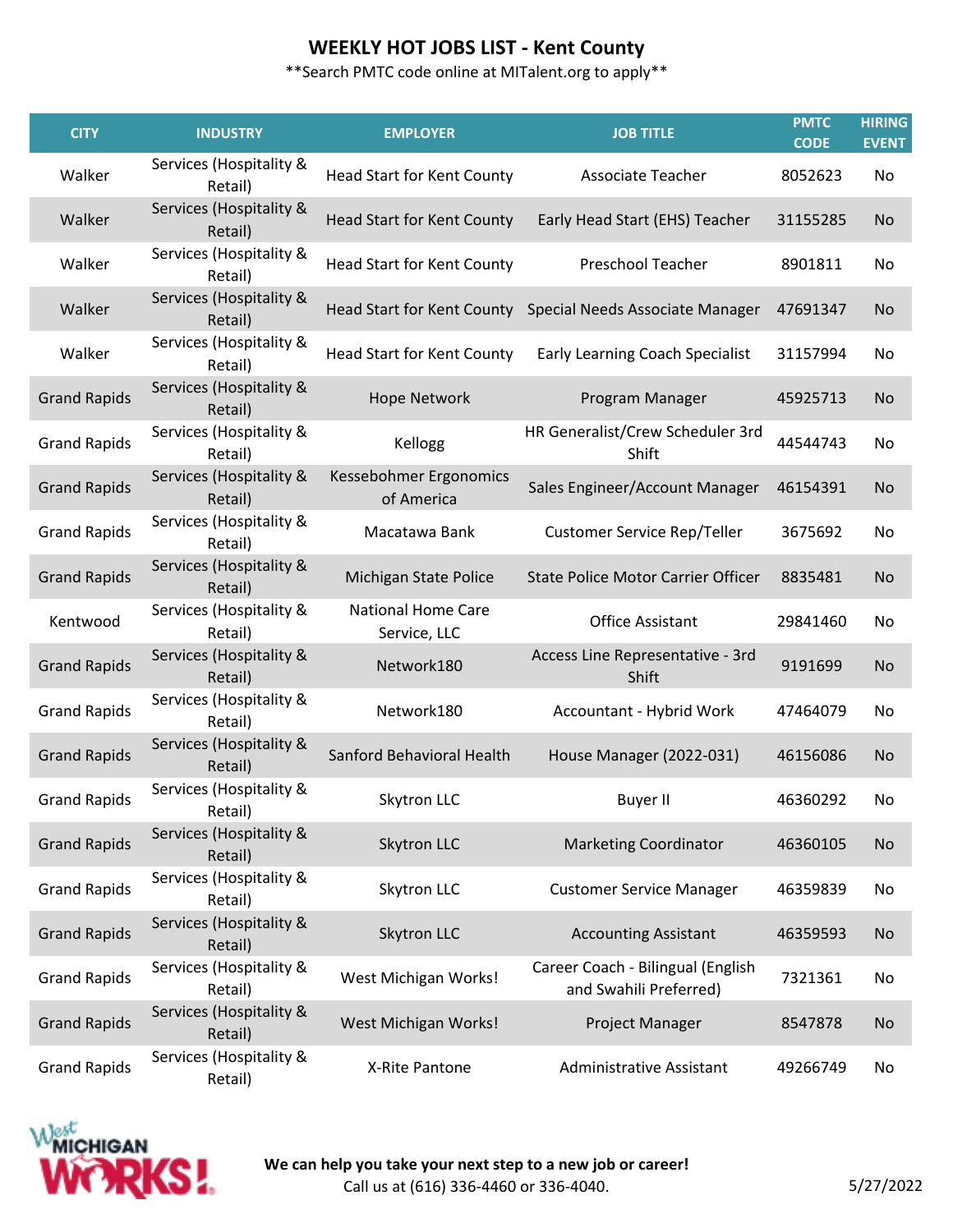| <b>CITY</b>         | <b>INDUSTRY</b>                                 | <b>EMPLOYER</b>                               | <b>JOB TITLE</b>                                                    | <b>PMTC</b><br><b>CODE</b> | <b>HIRING</b><br><b>EVENT</b> |
|---------------------|-------------------------------------------------|-----------------------------------------------|---------------------------------------------------------------------|----------------------------|-------------------------------|
| <b>Grand Rapids</b> | Services (Hospitality &<br>Retail)              | X-Rite Pantone                                | Credit/Collections Specialist -<br>Remote                           | 49273075                   | <b>No</b>                     |
| <b>Grand Rapids</b> | Services (Hospitality &<br>Retail)              | Advance Stores company,<br>Incorporated       | Sales/Drivers                                                       | 8362376                    | No                            |
| <b>Grand Rapids</b> | Services (Hospitality &<br>Retail)              | Advance Stores company,<br>Incorporated       | <b>General Manager In Training</b>                                  | 8594602                    | <b>No</b>                     |
| <b>Grand Rapids</b> | Services (Hospitality &<br>Retail)              | Advance Stores company,<br>Incorporated       | <b>Retail Parts Pro</b>                                             | 8786496                    | No.                           |
| <b>Grand Rapids</b> | Services (Hospitality &<br>Retail)              | Advance Stores company,<br>Incorporated       | <b>General Manager</b>                                              | 8362354                    | <b>No</b>                     |
| Walker              | Services (Hospitality &<br>Retail)              | <b>Spectrum Communications</b>                | Call Center Sales - Hourly Plus<br><b>Commission and Incentives</b> | 9008989                    | No                            |
| <b>Grand Rapids</b> | Services (Hospitality &<br>Retail)              | <b>United States Postal Service</b>           | <b>Mail Handler Assistant</b>                                       | 46358256                   | <b>No</b>                     |
| <b>Grand Rapids</b> | Services (Hospitality &<br>Retail)              | Xtend                                         | Call Center Representative                                          | 13424334                   | No                            |
| <b>Grand Rapids</b> | Seasonal                                        | Amphenol Borisch<br>Technologies              | Supply Chain Intern                                                 | 47466888                   | <b>No</b>                     |
| <b>Grand Rapids</b> | Seasonal                                        | Amphenol Borisch<br>Technologies              | Learning and Development Intern                                     | 47465933                   | No                            |
| <b>Grand Rapids</b> | Seasonal                                        | Frederik Meijer Gardens<br>and Sculpture Park | Concessions                                                         | 42838630                   | <b>No</b>                     |
| <b>Grand Rapids</b> | Seasonal                                        | Frederik Meijer Gardens<br>and Sculpture Park | Kids Tram Coordinator                                               | 50820897                   | No                            |
| <b>Grand Rapids</b> | Seasonal                                        | <b>GTF LLC</b>                                | Processing Technician                                               | 46134128                   | <b>No</b>                     |
| <b>Grand Rapids</b> | Seasonal                                        | Kellogg                                       | Summer Seasonal Opportunity-<br><b>Production Associate</b>         | 45933631                   | No                            |
| <b>Grand Rapids</b> | Seasonal                                        | <b>UFP Technologies</b>                       | Summer 2022 Engineering<br>Internship                               | 49290231                   | <b>No</b>                     |
| <b>Grand Rapids</b> | Professional/<br><b>Administrative Services</b> | Amazon                                        | <b>EHS Specialist</b>                                               | 50334981                   | No                            |
| <b>Grand Rapids</b> | Professional/<br><b>Administrative Services</b> | Amazon                                        | <b>Loss Prevention Specialist</b>                                   | 48359944                   | No                            |
| <b>Grand Rapids</b> | Professional/<br><b>Administrative Services</b> | Amazon                                        | Area Manager                                                        | 48342949                   | No                            |
| <b>Grand Rapids</b> | Professional/<br><b>Administrative Services</b> | Amphenol Borisch<br>Technologies              | <b>Manufacturing Manager</b>                                        | 47466888                   | No                            |
| <b>Grand Rapids</b> | Professional/<br><b>Administrative Services</b> | Amphenol Borisch<br>Technologies              | Director of Quality and<br>Continuous Improvement                   | 47466886                   | No                            |
| <b>Grand Rapids</b> | Professional/<br><b>Administrative Services</b> | Amphenol Borisch<br>Technologies              | <b>Cost Analyst</b>                                                 | 47466378                   | <b>No</b>                     |

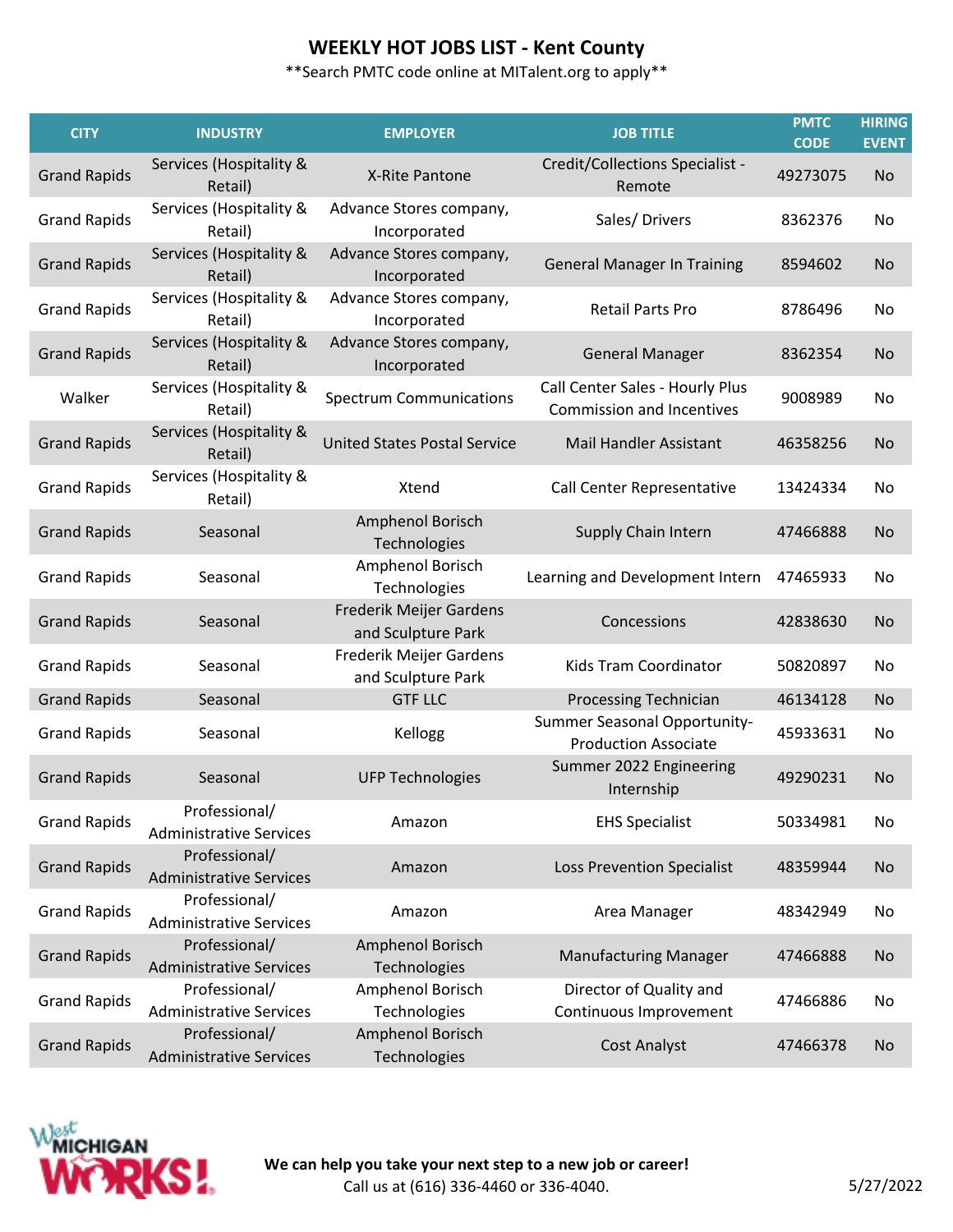| <b>CITY</b>                 | <b>INDUSTRY</b>                                 | <b>EMPLOYER</b>                                      | <b>JOB TITLE</b>                                                   | <b>PMTC</b><br><b>CODE</b> | <b>HIRING</b><br><b>EVENT</b> |
|-----------------------------|-------------------------------------------------|------------------------------------------------------|--------------------------------------------------------------------|----------------------------|-------------------------------|
| <b>Grand Rapids</b>         | Professional/<br><b>Administrative Services</b> | Amphenol Borisch<br>Technologies                     | <b>Supply Quality Engineer</b>                                     | 47466266                   | No                            |
| <b>Grand Rapids</b>         | Professional/<br><b>Administrative Services</b> | Amphenol Borisch<br>Technologies                     | <b>Buyer</b>                                                       | 47466117                   | <b>No</b>                     |
| <b>Grand Rapids</b>         | Professional/<br><b>Administrative Services</b> | Amphenol Borisch<br>Technologies                     | <b>Customer Account Representative</b>                             | 43455582                   | No                            |
| <b>Grand Rapids</b>         | Professional/<br><b>Administrative Services</b> | Amphenol Borisch<br>Technologies                     | <b>Configurations Engineer</b>                                     | 43455061                   | <b>No</b>                     |
| <b>Grand Rapids</b>         | Professional/<br><b>Administrative Services</b> | Amphenol Borisch<br>Technologies                     | <b>Quality Engineer</b>                                            | 43456828                   | No                            |
| <b>Grand Rapids</b>         | Professional/<br><b>Administrative Services</b> | Amphenol Borisch<br>Technologies                     | Delivery Assurance Specialist                                      | 43456038                   | <b>No</b>                     |
| <b>Grand Rapids</b>         | Professional/<br><b>Administrative Services</b> | AppleTree Early Care and<br>Preschool - Cascade      | <b>Lead Classroom Teachers</b>                                     | 33785414                   | No                            |
| Caledonia                   | Professional/<br><b>Administrative Services</b> | <b>Aspen Surgical Products</b>                       | <b>Talent Acquisition Specialist</b>                               | 9103821                    | <b>No</b>                     |
| Ada                         | Professional/<br><b>Administrative Services</b> | <b>Big Steps Little Feet</b>                         | Preschool Lead Teacher                                             | 33106097                   | No                            |
| <b>Grand Rapids</b>         | Professional/<br><b>Administrative Services</b> | <b>Cherry Health</b>                                 | Accountant                                                         | 45871297                   | <b>No</b>                     |
| <b>East Grand</b><br>Rapids | Professional/<br><b>Administrative Services</b> | <b>City of East Grand Rapids</b>                     | <b>Public Safety Clerk</b>                                         | 50362995                   | No                            |
| <b>Grand Rapids</b>         | Professional/<br><b>Administrative Services</b> | <b>Convivial Brands ELC</b>                          | <b>Events Coordinator</b>                                          | 39758935                   | <b>No</b>                     |
| <b>Grand Rapids</b>         | Professional/<br><b>Administrative Services</b> | <b>Convivial Brands ELC</b>                          | <b>Executive Assistant and Office</b><br>Manager                   | 39759081                   | No                            |
| <b>Grand Rapids</b>         | Professional/<br><b>Administrative Services</b> | <b>Convivial Brands ELC</b>                          | <b>Inventory Specialist I</b>                                      | 19464028                   | <b>No</b>                     |
| <b>Grand Rapids</b>         | Professional/<br><b>Administrative Services</b> | <b>Convivial Brands ELC</b>                          | Accounts Payable Coordinator                                       | 37433800                   | No.                           |
| <b>Grand Rapids</b>         | Professional/<br><b>Administrative Services</b> | D.A. Blodgett St. John's                             | <b>Employee Experience Talent</b><br><b>Acquisition Specialist</b> | 44228299                   | No                            |
| <b>Grand Rapids</b>         | Professional/<br><b>Administrative Services</b> | Enviro-Clean Services, Inc                           | Cleaning- School, Medical or<br><b>Commercial Setting</b>          | 44380809                   | No                            |
| Kentwood                    | Professional/<br><b>Administrative Services</b> | <b>Explore and Grow Christian</b><br>Learning Center | Lead Preschool Teacher                                             | 34352424                   | No                            |
| <b>Grand Rapids</b>         | Professional/<br><b>Administrative Services</b> | Fox Motors                                           | <b>Title Clerk</b>                                                 | 46140626                   | No                            |
| <b>Grand Rapids</b>         | Professional/<br><b>Administrative Services</b> | <b>Fox Motors</b>                                    | Automotive Detailer/Lot<br>Attendant/Porter                        | 46140247                   | <b>No</b>                     |
| <b>Grand Rapids</b>         | Professional/<br><b>Administrative Services</b> | Fox Motors                                           | <b>Product Specialist</b>                                          | 46139744                   | No                            |

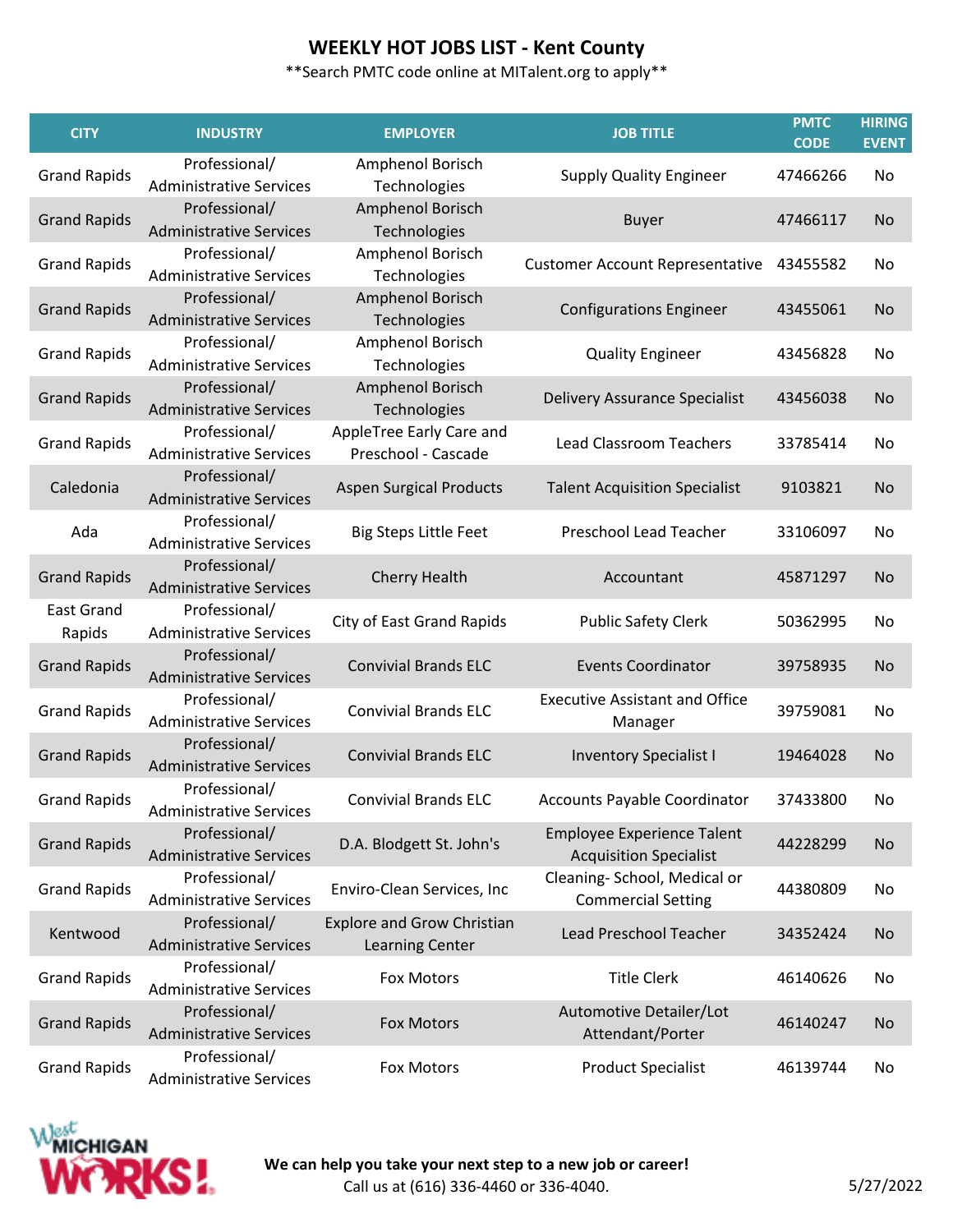| <b>CITY</b>         | <b>INDUSTRY</b>                                 | <b>EMPLOYER</b>                           | <b>JOB TITLE</b>                                           | <b>PMTC</b><br><b>CODE</b> | <b>HIRING</b><br><b>EVENT</b> |
|---------------------|-------------------------------------------------|-------------------------------------------|------------------------------------------------------------|----------------------------|-------------------------------|
| <b>Grand Rapids</b> | Professional/<br><b>Administrative Services</b> | <b>Fox Motors</b>                         | <b>Body Shop Technician</b>                                | 33414616                   | <b>No</b>                     |
| <b>Grand Rapids</b> | Professional/<br><b>Administrative Services</b> | <b>Fox Motors</b>                         | Quick Lube Technician                                      | 33413436                   | No                            |
| <b>Grand Rapids</b> | Professional/<br><b>Administrative Services</b> | <b>Fox Motors</b>                         | Service Technician                                         | 33412757                   | <b>No</b>                     |
| <b>Grand Rapids</b> | Professional/<br><b>Administrative Services</b> | Gerald R. Ford Job Corps<br>Center        | <b>Security Guard</b>                                      | 48991768                   | No                            |
| <b>Grand Rapids</b> | Professional/<br><b>Administrative Services</b> | Gerald R. Ford Job Corps<br>Center        | <b>Recreation Specialist</b>                               | 48828989                   | <b>No</b>                     |
| <b>Grand Rapids</b> | Professional/<br><b>Administrative Services</b> | Gerald R. Ford Job Corps<br>Center        | <b>Outreach and Admissions</b><br>Counselor                | 48827626                   | No                            |
| <b>Grand Rapids</b> | Professional/<br><b>Administrative Services</b> | Gerald R. Ford Job Corps<br>Center        | Scheduler & Test Proctor                                   | 48819096                   | <b>No</b>                     |
| <b>Grand Rapids</b> | Professional/<br><b>Administrative Services</b> | Gerald R. Ford Job Corps<br>Center        | <b>Administrative Assistant</b>                            | 48810753                   | No                            |
| <b>Grand Rapids</b> | Professional/<br><b>Administrative Services</b> | <b>Grand Rapids Public Schools</b>        | <b>Child Care Worker</b>                                   | 9106674                    | <b>No</b>                     |
| <b>Grand Rapids</b> | Professional/<br><b>Administrative Services</b> | Hanger Prosthetics &<br>Orthotics         | <b>Medical Front Office Clerical</b><br>Reception          | 48217922                   | No                            |
| Walker              | Professional/<br><b>Administrative Services</b> | <b>Head Start for Kent County</b>         | <b>Associate Teacher</b>                                   | 8052623                    | <b>No</b>                     |
| Walker              | Professional/<br><b>Administrative Services</b> | <b>Head Start for Kent County</b>         | Early Head Start (EHS) Teacher                             | 31155285                   | No                            |
| Walker              | Professional/<br><b>Administrative Services</b> | <b>Head Start for Kent County</b>         | Preschool Teacher                                          | 8901811                    | <b>No</b>                     |
| Walker              | Professional/<br><b>Administrative Services</b> |                                           | Head Start for Kent County Special Needs Associate Manager | 47691347                   | No                            |
| Walker              | Professional/<br><b>Administrative Services</b> | <b>Head Start for Kent County</b>         | <b>Early Learning Coach Specialist</b>                     | 31157994                   | No.                           |
| <b>Grand Rapids</b> | Professional/<br><b>Administrative Services</b> | <b>Hope Network</b>                       | Program Manager                                            | 45925713                   | No                            |
| <b>Grand Rapids</b> | Professional/<br><b>Administrative Services</b> | Kellogg                                   | HR Generalist/Crew Scheduler 3rd<br>Shift                  | 44544743                   | <b>No</b>                     |
| <b>Grand Rapids</b> | Professional/<br><b>Administrative Services</b> | Kessebohmer Ergonomics<br>of America      | Sales Engineer/Account Manager                             | 46154391                   | No                            |
| <b>Grand Rapids</b> | Professional/<br><b>Administrative Services</b> | Macatawa Bank                             | <b>Customer Service Rep/Teller</b>                         | 3675692                    | <b>No</b>                     |
| <b>Grand Rapids</b> | Professional/<br><b>Administrative Services</b> | Michigan State Police                     | <b>State Police Motor Carrier Officer</b>                  | 8835481                    | No                            |
| Kentwood            | Professional/<br><b>Administrative Services</b> | <b>National Home Care</b><br>Service, LLC | <b>Office Assistant</b>                                    | 29841460                   | <b>No</b>                     |

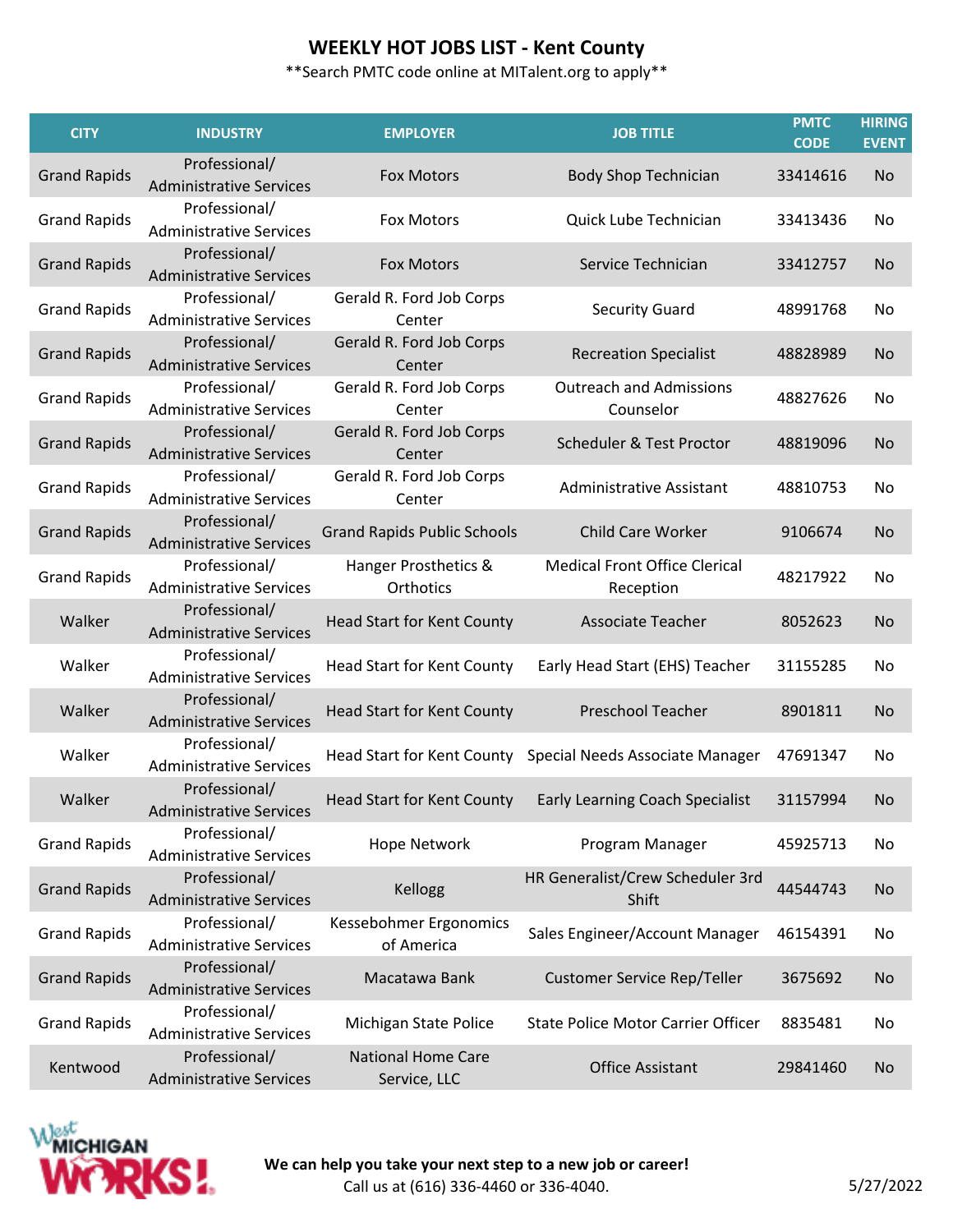\*\*Search PMTC code online at MITalent.org to apply\*\*

| <b>CITY</b>         | <b>INDUSTRY</b>                                 | <b>EMPLOYER</b>           | <b>JOB TITLE</b>                                            | <b>PMTC</b><br><b>CODE</b> | <b>HIRING</b><br><b>EVENT</b> |
|---------------------|-------------------------------------------------|---------------------------|-------------------------------------------------------------|----------------------------|-------------------------------|
| <b>Grand Rapids</b> | Professional/<br><b>Administrative Services</b> | Network180                | Access Line Representative - 3rd<br>Shift                   | 9191699                    | No                            |
| <b>Grand Rapids</b> | Professional/<br><b>Administrative Services</b> | Network180                | Accountant - Hybrid Work                                    | 47464079                   | <b>No</b>                     |
| <b>Grand Rapids</b> | Professional/<br><b>Administrative Services</b> | Sanford Behavioral Health | House Manager (2022-031)                                    | 46156086                   | No                            |
| <b>Grand Rapids</b> | Professional/<br><b>Administrative Services</b> | Skytron LLC               | <b>Buyer II</b>                                             | 46360292                   | <b>No</b>                     |
| <b>Grand Rapids</b> | Professional/<br><b>Administrative Services</b> | Skytron LLC               | <b>Marketing Coordinator</b>                                | 46360105                   | No                            |
| <b>Grand Rapids</b> | Professional/<br><b>Administrative Services</b> | Skytron LLC               | <b>Customer Service Manager</b>                             | 46359839                   | <b>No</b>                     |
| <b>Grand Rapids</b> | Professional/<br><b>Administrative Services</b> | Skytron LLC               | <b>Accounting Assistant</b>                                 | 46359593                   | No                            |
| <b>Grand Rapids</b> | Professional/<br><b>Administrative Services</b> | West Michigan Works!      | Career Coach - Bilingual (English<br>and Swahili Preferred) | 7321361                    | <b>No</b>                     |
| <b>Grand Rapids</b> | Professional/<br><b>Administrative Services</b> | West Michigan Works!      | Project Manager                                             | 8547878                    | No                            |
| <b>Grand Rapids</b> | Professional/<br><b>Administrative Services</b> | X-Rite Pantone            | Administrative Assistant                                    | 49266749                   | N <sub>0</sub>                |
| <b>Grand Rapids</b> | Professional/<br><b>Administrative Services</b> | X-Rite Pantone            | Credit/Collections Specialist -<br>Remote                   | 49273075                   | No                            |

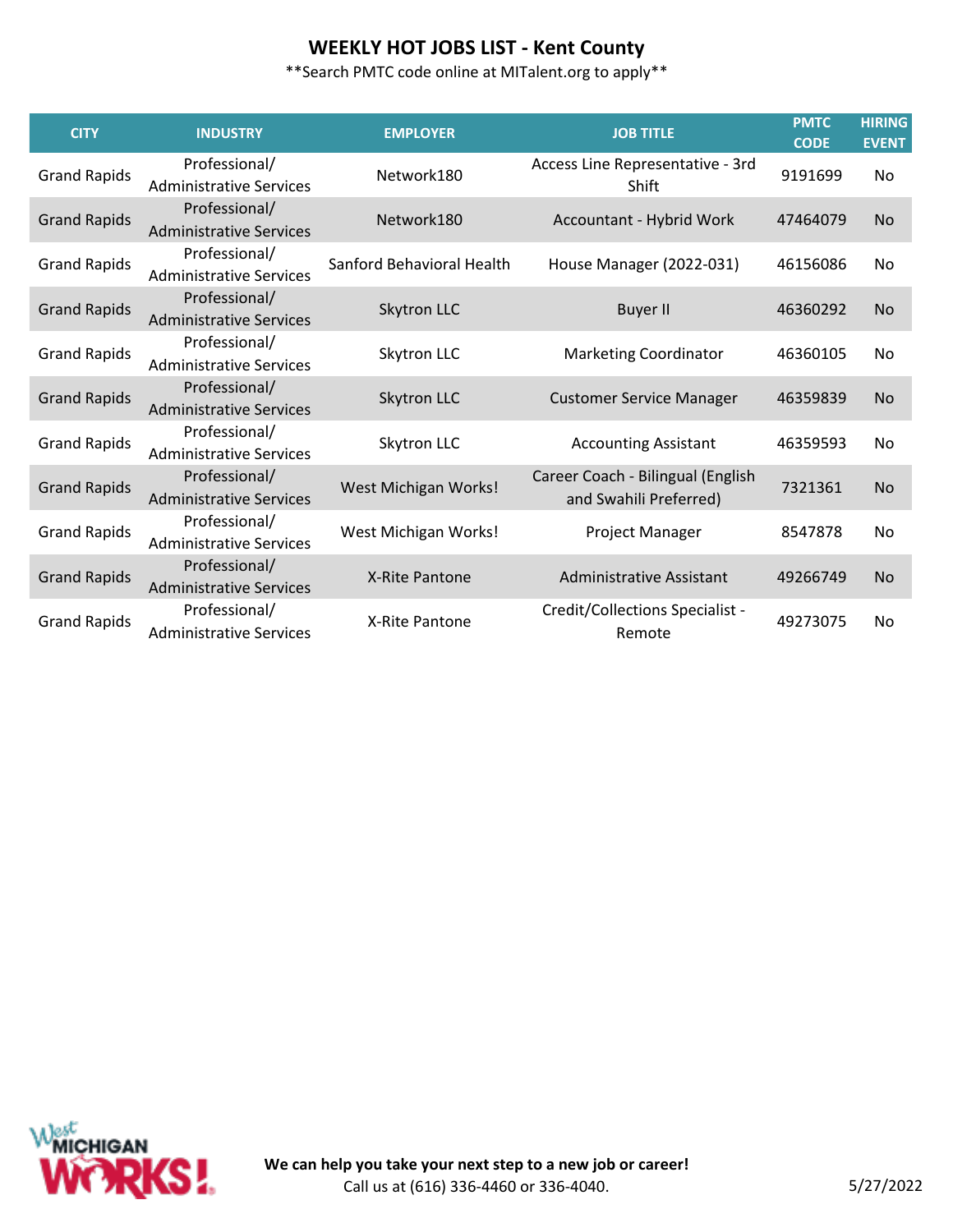# **WEEKLY HOT JOBS LIST - Montcalm County**

| <b>CITY</b> | <b>INDUSTRY</b>        | <b>EMPLOYER</b>                  | <b>JOB TITLE</b>                                           | <b>PMTC</b> | <b>HIRING</b>  |
|-------------|------------------------|----------------------------------|------------------------------------------------------------|-------------|----------------|
|             |                        |                                  |                                                            | <b>CODE</b> | <b>EVENT</b>   |
| Greenville  | <b>Health Sciences</b> | B's Compassionate Care           | Cook                                                       | 41776775    | No.            |
| Greenville  | <b>Health Sciences</b> | B's Compassionate Care           | Home Health Aid                                            | 41394661    | N <sub>o</sub> |
| Greenville  | Manufacturing          | <b>Clarion Technologies</b>      | Press Operator                                             | 44171940    | No.            |
| Lakeview    | Manufacturing          | Promoquip                        | <b>Assembly Supervisor</b>                                 | 48109214    | <b>No</b>      |
| Lakeview    | Manufacturing          | Promoquip                        | <b>Promotional Games and Displays</b><br>Assembler         | 47222077    | No.            |
| Greenville  | Manufacturing          | <b>Streamline Machine Source</b> | <b>CNC Mill Operator</b>                                   | 50996021    | No.            |
| Greenville  | Manufacturing          |                                  | Streamline Machine Source Delivery Driver/Manual Machinist | 50993096    | No.            |

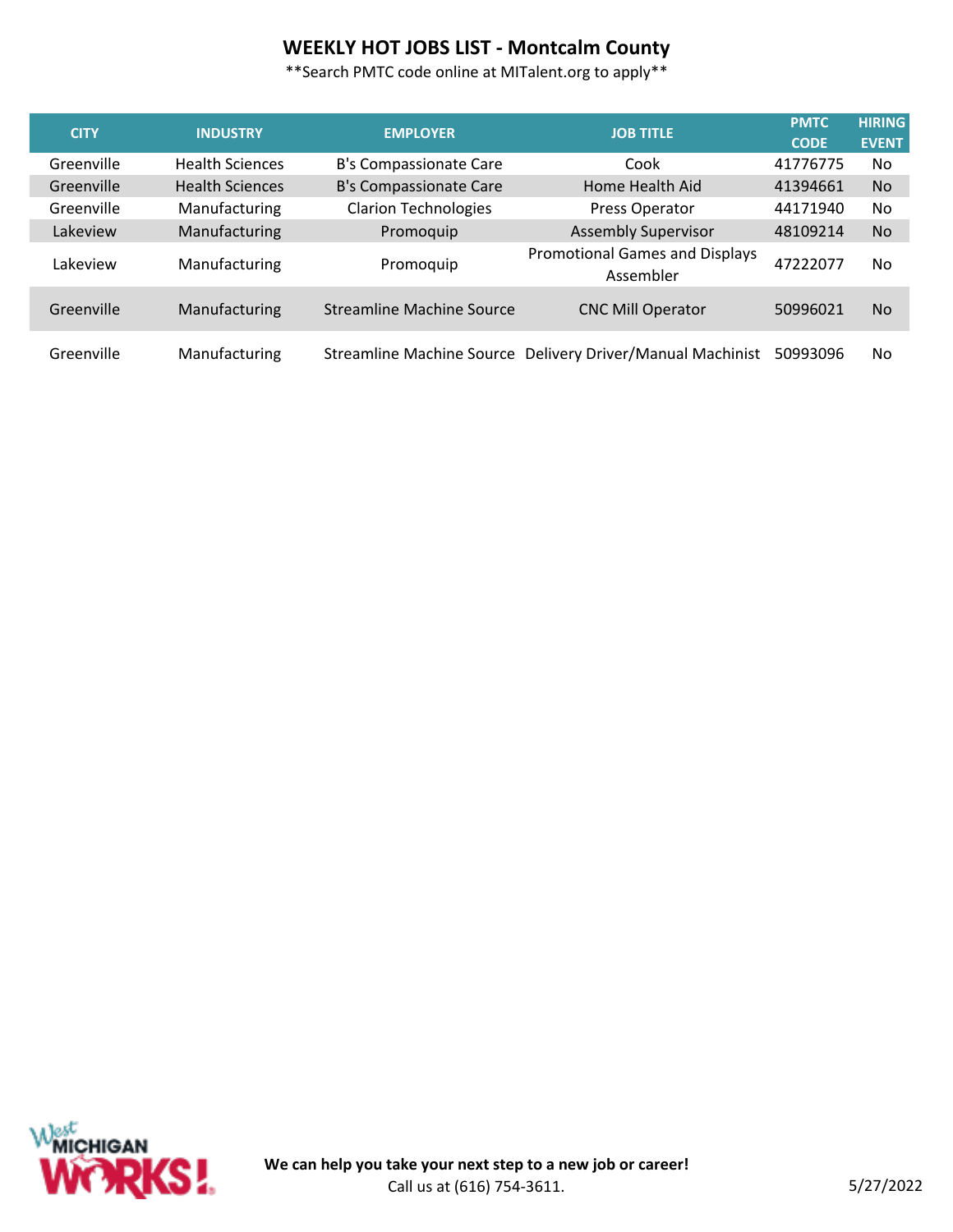# **WEEKLY HOT JOBS LIST - Muskegon County**

| <b>CITY</b>          | <b>INDUSTRY</b>               | <b>EMPLOYER</b>                               | <b>JOB TITLE</b>                                    | <b>PMTC</b> | <b>HIRING</b> |
|----------------------|-------------------------------|-----------------------------------------------|-----------------------------------------------------|-------------|---------------|
|                      |                               |                                               |                                                     | <b>CODE</b> | <b>EVENT</b>  |
| Muskegon             | <b>Health Sciences</b>        | County of Muskegon                            | <b>Access Clinician II</b>                          | 14479805    | No            |
| Muskegon             | <b>Health Sciences</b>        | County of Muskegon                            | <b>Board Certified Behavior Analyst</b>             | 8651262     | <b>No</b>     |
| Muskegon             | <b>Health Sciences</b>        | County of Muskegon                            | Masters Level Clinician                             | 8425184     | No            |
| Muskegon             | <b>Health Sciences</b>        | <b>County of Muskegon</b>                     | <b>Supports Coordinator</b>                         | 8425187     | <b>No</b>     |
| Muskegon             | <b>Health Sciences</b>        | County of Muskegon                            | <b>Licensed Practical Nurse (LPN)</b>               | 8092784     | No            |
| Muskegon             | <b>Health Sciences</b>        | DaySpring                                     | In Home Care Providers                              | 38590591    | <b>No</b>     |
| Greenville           | <b>Health Sciences</b>        | Have Mercy                                    | <b>House Staff</b>                                  | 43458329    | No            |
| Muskegon             | <b>Health Sciences</b>        | Lakeshore Home Health<br><b>Care Services</b> | <b>Home Health Aide</b>                             | 35865413    | No            |
| Muskegon             | <b>Health Sciences</b>        | <b>MOKA</b>                                   | <b>Residential Support Staff</b>                    | 7279949     | No            |
| Muskegon             | <b>Health Sciences</b>        | <b>Trinity Health</b>                         | Paramedic                                           | 35423392    | <b>No</b>     |
| Muskegon             | <b>Health Sciences</b>        | <b>Trinity Health</b>                         | <b>Registered Nurse ER</b>                          | 48486352    | No            |
| Muskegon             | <b>Information Technology</b> | County of Muskegon                            | <b>ECM Specialist</b>                               | 43295214    | No            |
| Muskegon             | <b>Information Technology</b> | <b>SAF Holland</b>                            | Data Analyst                                        | 44813620    | No            |
| Muskegon             | Manufacturing                 | <b>American Chemical</b><br>Solutions         | <b>Chemical Operator</b>                            | 46378514    | No            |
| Muskegon             | Manufacturing                 | <b>CWC Textron</b>                            | <b>General Production Associate</b>                 | 12242636    | No            |
| Whitehall            | Manufacturing                 | <b>Hilite International</b>                   | Auto Assembly Operator                              | 36060030    | No            |
| Whitehall            | Manufacturing                 | Hilite International                          | Machinist                                           | 36057188    | No            |
| Whitehall            | Manufacturing                 | Hilite International                          | <b>Electrical Technician/Controls</b><br>Technician | 36058851    | No            |
| Whitehall            | Manufacturing                 | <b>Howmet Aerospace</b>                       | Defects Technician                                  | 46256371    | No            |
| Whitehall            | Manufacturing                 | <b>Howmet Aerospace</b>                       | Development Engineer                                | 39277443    | No            |
| Whitehall            | Manufacturing                 | <b>Howmet Aerospace</b>                       | <b>Product Engineer</b>                             | 47686520    | No            |
| <b>Norton Shores</b> | Manufacturing                 | La Colombe                                    | <b>Production Associate</b>                         | 46162277    | No            |
| Norton Shores        | Manufacturing                 | La Colombe                                    | Forklift Operator/Material<br>Handler - Days        | 46137971    | No            |
| <b>Norton Shores</b> | Manufacturing                 | La Colombe                                    | <b>Batching-Nights</b>                              | 46137252    | No            |
| <b>Norton Shores</b> | Manufacturing                 | La Colombe                                    | <b>Batching - Days</b>                              | 46135904    | No            |
| Ravenna              | Manufacturing                 | <b>Metal Technologies</b>                     | <b>General Labor Finishing</b>                      | 46256482    | No            |
| Ravenna              | Manufacturing                 | <b>Metal Technologies</b>                     | Maintenance Technician 2nd shift                    | 9183149     | No            |
| Muskegon             | Manufacturing                 | Michigan Spring & Stamping                    | <b>Quality Manager</b>                              | 39092946    | No            |
| Muskegon             | Manufacturing                 | Michigan Spring & Stamping                    | Punch Press, Experienced Set-up<br>Operator         | 35798903    | No            |
| Muskegon             | Manufacturing                 | Sun Chemical                                  | <b>Production Operator</b>                          | 47219146    | No            |
| Muskegon             | Manufacturing                 | Sun Chemical                                  | <b>EH Safety Specialist</b>                         | 48542023    | No            |
| Muskegon             | Manufacturing                 | Sun Chemical                                  | <b>Electrical Instrumentation</b><br>Technician     | 48542761    | No            |

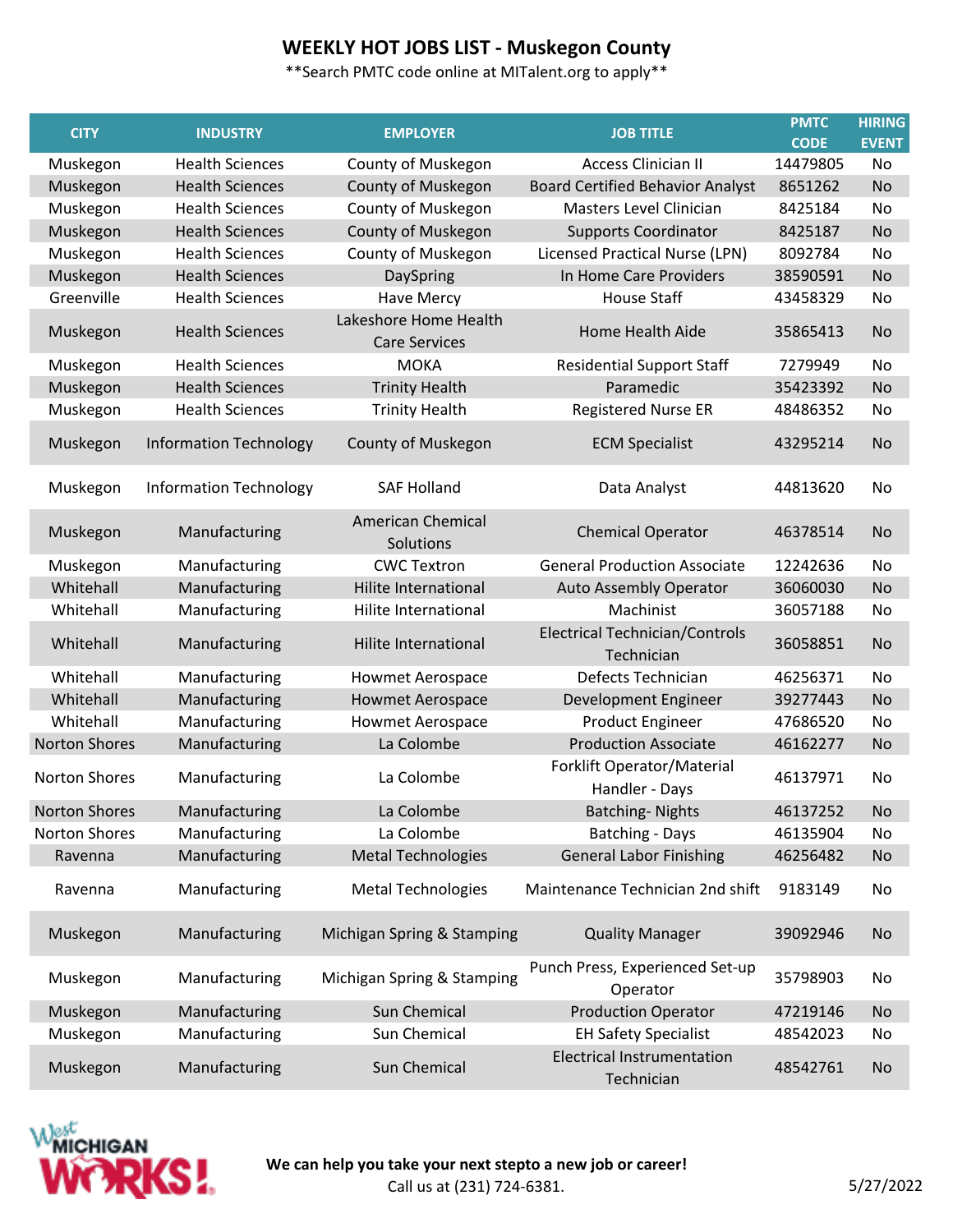## **WEEKLY HOT JOBS LIST - Muskegon County**

| <b>CITY</b> | <b>INDUSTRY</b>                                 | <b>EMPLOYER</b>                               | <b>JOB TITLE</b>                                                 | <b>PMTC</b><br><b>CODE</b> | <b>HIRING</b><br><b>EVENT</b> |
|-------------|-------------------------------------------------|-----------------------------------------------|------------------------------------------------------------------|----------------------------|-------------------------------|
| Muskegon    | Manufacturing                                   | <b>Webb Chemical</b>                          | <b>CDL A Driver</b>                                              | 47942979                   | <b>No</b>                     |
| Muskegon    | Professional/<br><b>Administrative Services</b> | Comerica Bank                                 | Personal Banker                                                  | 48970637                   | No                            |
| Muskegon    | Professional/<br><b>Administrative Services</b> | Complete Water<br><b>Restoration Services</b> | Technician                                                       | 45907782                   | <b>No</b>                     |
| Muskegon    | Professional/<br><b>Administrative Services</b> | County of Muskegon                            | <b>Sheriff Security Officer</b>                                  | 7464758                    | No                            |
| Muskegon    | Professional/<br><b>Administrative Services</b> | County of Muskegon                            | <b>Assistant Prosecuting Attorney</b>                            | 38417840                   | <b>No</b>                     |
| Muskegon    | Professional/<br><b>Administrative Services</b> | County of Muskegon                            | <b>Corrections Officer</b>                                       | 7756635                    | No                            |
| Muskegon    | Professional/<br><b>Administrative Services</b> | County of Muskegon                            | <b>Case Manager</b>                                              | 8345977                    | <b>No</b>                     |
| Muskegon    | Professional/<br><b>Administrative Services</b> | County of Muskegon                            | <b>Youth Specialist Corrections</b>                              | 33793475                   | No                            |
| Muskegon    | Professional/<br><b>Administrative Services</b> | <b>Fifth Third Bank</b>                       | <b>Retail Personal Banker</b>                                    | 40249010                   | <b>No</b>                     |
| Muskegon    | Professional/<br><b>Administrative Services</b> | Goodwill Industries of West<br>Michigan       | <b>Resource Navigator</b>                                        | 47876251                   | No                            |
| Whitehall   | Professional/<br><b>Administrative Services</b> | <b>Howmet Aerospace</b>                       | <b>Field Sales Account</b><br>Representative                     | 44544025                   | <b>No</b>                     |
| Whitehall   | Professional/<br><b>Administrative Services</b> | <b>Howmet Aerospace</b>                       | HR Specialist/Talent Acquisitions<br><b>Business Partner</b>     | 48795460                   | <b>No</b>                     |
| Muskegon    | Professional/<br><b>Administrative Services</b> | Sid Simone Inc                                | <b>Recruiter Consultant</b>                                      | 45941980                   | <b>No</b>                     |
| Muskegon    | Professional/<br><b>Administrative Services</b> | Sid Simone Inc                                | Sales Consultant                                                 | 45941630                   | No                            |
| Muskegon    | Professional/<br><b>Administrative Services</b> | Sid Simone Inc                                | <b>Human Resources Generalist</b>                                | 45941164                   | <b>No</b>                     |
| Muskegon    | Professional/<br><b>Administrative Services</b> | Sid Simone Inc                                | <b>Finance Director</b>                                          | 45940762                   | No                            |
| Muskegon    | Professional/<br><b>Administrative Services</b> | <b>Trinity Health</b>                         | Peer Review Coordinator                                          | 48486368                   | <b>No</b>                     |
| Muskegon    | Professional/<br><b>Administrative Services</b> | West Michigan Works!                          | <b>Assistant Manager</b>                                         | 7321374                    | No                            |
| Muskegon    | Professional/<br><b>Administrative Services</b> | West Michigan Works!                          | Career Coach                                                     | 11228254                   | No                            |
| Muskegon    | Professional/<br><b>Administrative Services</b> | West Michigan Works!                          | Career Navigator - (Floating)<br><b>Ottawa/Muskegon Counties</b> | 8920707                    | No                            |
| Muskegon    | Services (Hospitality &<br>Retail)              | ABM                                           | Custodians                                                       | 48206441                   | <b>No</b>                     |

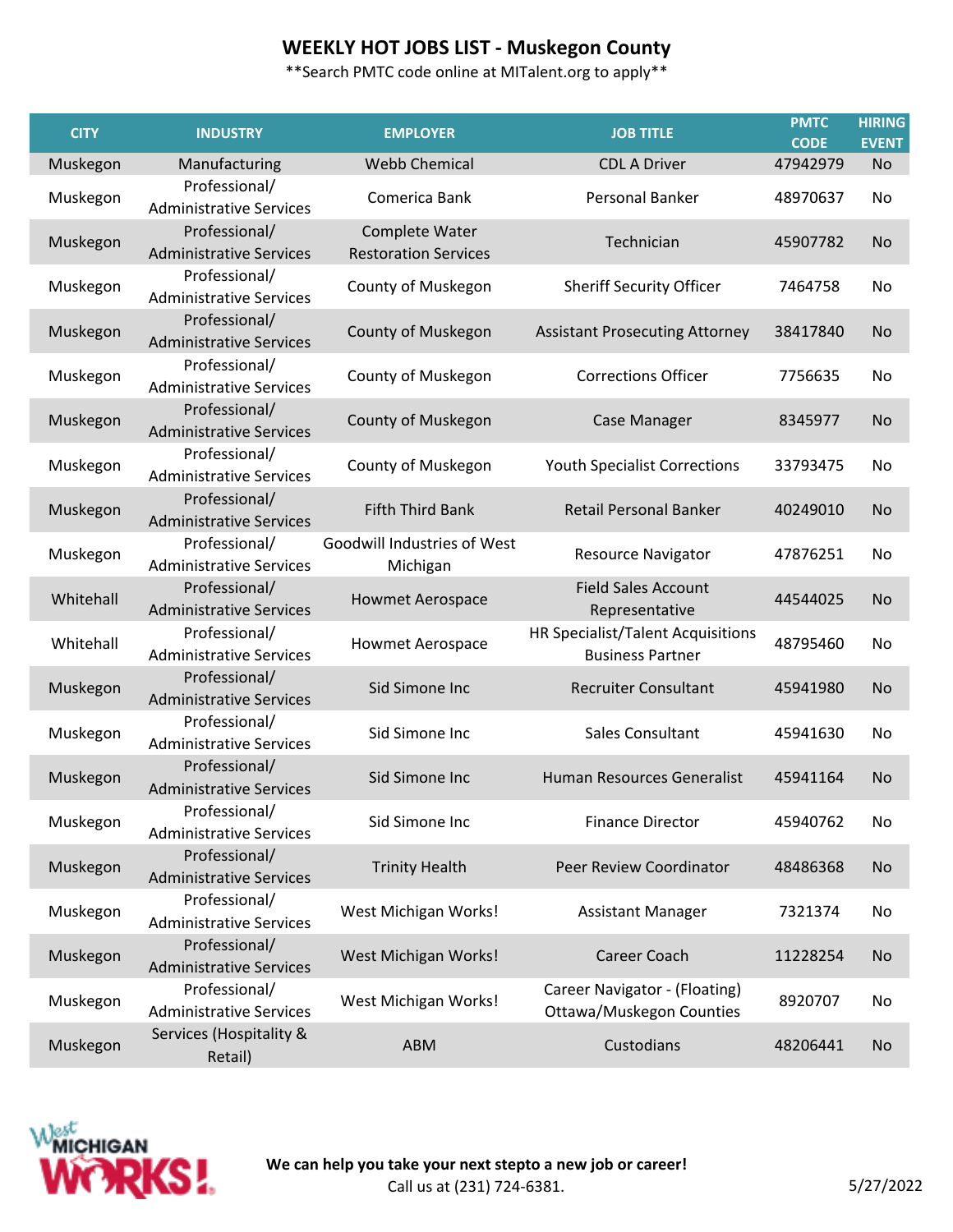# **WEEKLY HOT JOBS LIST - Muskegon County**

| <b>CITY</b>      | <b>INDUSTRY</b>                    | <b>EMPLOYER</b>                | <b>JOB TITLE</b>                 | <b>PMTC</b><br><b>CODE</b> | <b>HIRING</b><br><b>EVENT</b> |
|------------------|------------------------------------|--------------------------------|----------------------------------|----------------------------|-------------------------------|
| Muskegon         | Services (Hospitality &<br>Retail) | <b>Advantage Solutions</b>     | Part time Event Specialist       | 9243082                    | No.                           |
| Muskegon         | Services (Hospitality &<br>Retail) | Aldi                           | <b>Full-Time Store Associate</b> | 46681952                   | <b>No</b>                     |
| Muskegon         | Services (Hospitality &<br>Retail) | Arby's                         | Fast Track General Manager       | 48486512                   | No.                           |
| Muskegon         | Services (Hospitality &<br>Retail) | Autozone                       | Auto Parts Delivery Driver       | 9125449                    | <b>No</b>                     |
| Muskegon         | Services (Hospitality &<br>Retail) | Autozone                       | <b>Shift Supervisor</b>          | 9126235                    | No                            |
| Muskegon         | Services (Hospitality &<br>Retail) | <b>Dick's Sporting Goods</b>   | Retail Sales Leader-Apparel      | 41875578                   | <b>No</b>                     |
| Muskegon         | Services (Hospitality &<br>Retail) | <b>Dollar General</b>          | <b>Store Manager</b>             | 9129495                    | No.                           |
| Muskegon         | Services (Hospitality &<br>Retail) | <b>JCPenney</b>                | <b>Omnichannel Associate</b>     | 9187118                    | <b>No</b>                     |
| Muskegon         | Services (Hospitality &<br>Retail) | <b>JCPenney</b>                | <b>Operations Associate</b>      | 9187129                    | No.                           |
| Muskegon         | Services (Hospitality &<br>Retail) | <b>Kimco Facility Services</b> | Janitor                          | 46920681                   | <b>No</b>                     |
| <b>Twin Lake</b> | Seasonal                           | <b>YMCA</b>                    | Maintenance Assistant            | 17534196                   | No.                           |

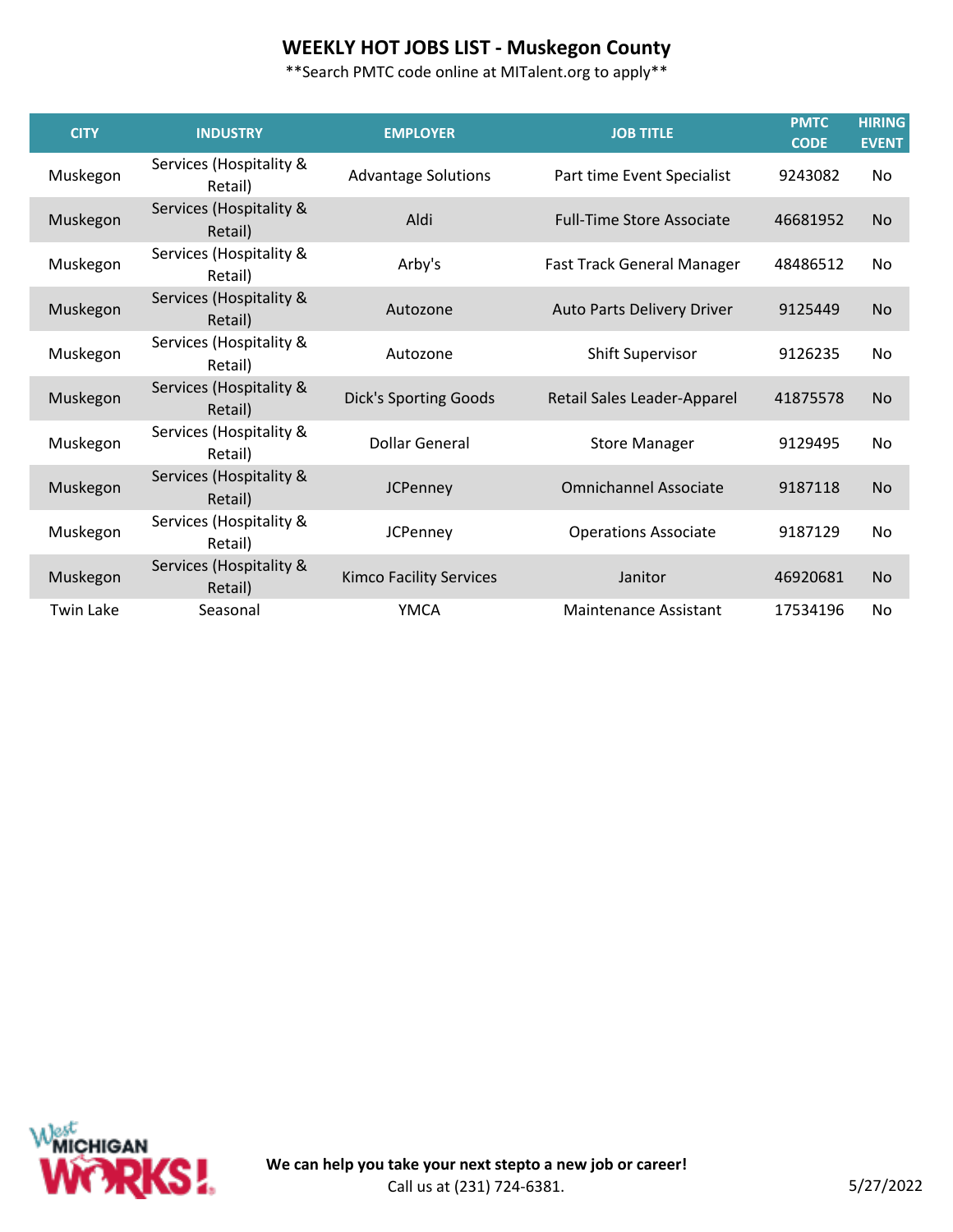#### **WEEKLY HOT JOBS LIST - Ottawa County**

\*\*Search PMTC code online at MITalent.org to apply\*\*

| <b>CITY</b>        | <b>INDUSTRY</b>                                 | <b>EMPLOYER</b>                              | <b>JOB TITLE</b>                                                | <b>PMTC</b><br><b>CODE</b> | <b>HIRING</b><br><b>EVENT</b> |
|--------------------|-------------------------------------------------|----------------------------------------------|-----------------------------------------------------------------|----------------------------|-------------------------------|
| Coopersville       | Construction / Energy                           | Verita Telecommunications                    | Aerial Lineman                                                  | 48101688                   | No                            |
| Coopersville       | Construction / Energy                           | Verita Telecommunications                    | <b>General Laborer</b>                                          | 48102734                   | <b>No</b>                     |
| Holland            | <b>Health Sciences</b>                          | Alliance Home Health Care<br><b>Services</b> | <b>Personal Care Assistant</b><br><b>Certification Training</b> | 40115314                   | No                            |
| Holland            | <b>Health Sciences</b>                          | Alliance Home Health Care<br><b>Services</b> | Home Health Aide CNA, PCA                                       | 27867546                   | No                            |
| Allendale          | <b>Health Sciences</b>                          | Alliance Home Health Care<br>Services        | Direct Care Professional, CNA,<br><b>HHA</b>                    | 33052595                   | No                            |
| Holland            | <b>Health Sciences</b>                          | American House Senior<br>Living              | Med Technician                                                  | 46358273                   | <b>No</b>                     |
| Holland            | <b>Health Sciences</b>                          | American House Senior<br>Living              | <b>Resident Assistant (Caregiver)</b>                           | 7607199                    | No                            |
| Georgetown         | <b>Health Sciences</b>                          | Georgetown Harmony<br>Homes                  | Live-In Manager                                                 | 47935772                   | <b>No</b>                     |
| Georgetown         | <b>Health Sciences</b>                          | Georgetown Harmony<br>Homes                  | Live-In Manager                                                 | 47935758                   | No                            |
| Hudsonville        | <b>Health Sciences</b>                          | <b>Leaves Personal Care</b>                  | In Home Aide                                                    | 33490397                   | <b>No</b>                     |
| Holland            | <b>Health Sciences</b>                          | <b>MOKA</b>                                  | <b>Residential Support Staff</b>                                | 7279955                    | No                            |
| Holland            | Manufacturing                                   | Perrigo                                      | 2nd shift Set Up<br>Technician/Troubleshooter PMH               | 46451776                   | Yes                           |
| Holland            | Manufacturing                                   | Perrigo                                      | 3rd Shift Packaging Area Lead,<br><b>PMH</b>                    | 47353401                   | No                            |
| Hudsonville        | Professional/<br><b>Administrative Services</b> | <b>Apex Controls</b>                         | Journeyman Controls Electrician                                 | 33824052                   | <b>No</b>                     |
| Hudsonville        | Professional/<br><b>Administrative Services</b> | <b>Apex Controls</b>                         | Senior Controls Engineer                                        | 33824073                   | No                            |
| Hudsonville        | Professional/<br><b>Administrative Services</b> | <b>Apex Controls</b>                         | <b>Controls Systems Engineer</b>                                | 33824082                   | No.                           |
| Jenison            | Professional/<br><b>Administrative Services</b> | Enviro-Clean Services, Inc                   | Cleaning- Jenison School District:<br><b>BONUS</b>              | 44378595                   | No                            |
| Jenison            | Professional/<br><b>Administrative Services</b> | Fibercare, Llc                               | <b>Professional Carpet Cleaning</b><br>Specialist               | 40127385                   | Yes                           |
| Holland            | Professional/<br><b>Administrative Services</b> | LA Insurance                                 | Insurance Agent                                                 | 39805706                   | No                            |
| Holland            | Professional/<br><b>Administrative Services</b> | Macatawa Bank                                | <b>Customer Service Rep/Teller</b>                              | 3675692                    | No                            |
| <b>Grand Haven</b> | Professional/<br><b>Administrative Services</b> | Quick Clean Services, LLC                    | <b>Cleaning Specialists</b>                                     | 41542435                   | No                            |
| Holland            | Professional/<br><b>Administrative Services</b> | Telamon                                      | Custodian                                                       | 41395042                   | No                            |



**We can help you take your next step to a new job or career!**  Contact us at (616) 396-2154 or Ottawa1@westmiworks.org 5/27/2022